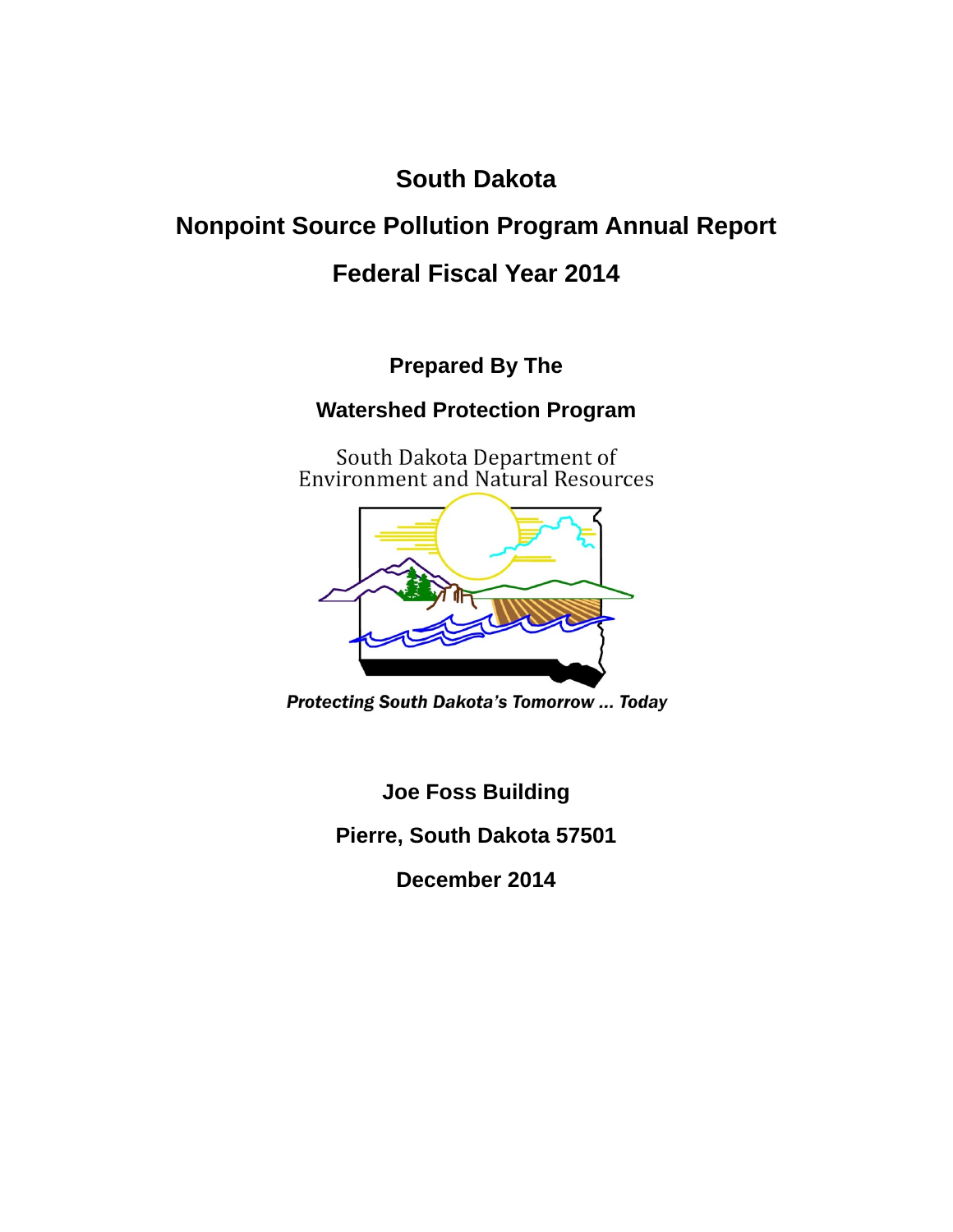#### **South Dakota Nonpoint Source Program Fact Sheet Federal Fiscal Year (FFY) 2014**

Date of FFY 2014 Section 319 Project Grant Award: May 9, 2013

Amount of FFY 2014 Section 319 Project Grant: \$2,487,000

For EPA grant award purposes, half is designated as Program Funds that can be used for all activities that support the goals of the state NPS Management Plan. The other half is designated as Project Funds that must be spent on watershed projects to restore impaired waters.

- Amount FFY 2014 Project Funds: \$1,243,500
- Amount FFY 2014 Program Funds: \$1,243,500

## **FFY 2014 Third-Party Projects Awarded:**

Belle Fourche River Watershed Partnership - \$437,000 for the Belle Fourche Watershed Project Segment 6

Randall RC&D - \$900,000 for the Lewis and Clark Watershed Project Segment 4 Day County Conservation District – \$300,000 for Northeast Glacial Lakes Project Segment 3

South Dakota Discovery Center - \$250,000 for NPS Information and Education Project Segment 4

## **Total # Active 319 Projects in FFY 2014:** 15

## **FFY 2014 Total Pollutant Load Reduction Estimates:**

Sediment: 25,886 tons Phosphorus: 39,781 lbs. Nitrogen: 165,124 lbs.

## **Summary of BMPs implemented in FFY 2014:**

- 121,116 linear feet (LF) of fence,
- 69,618 acres grazing management systems,
- 311,273 LF of water pipeline,
- 1,502 acres of re-vegetation,
- 1 stream crossing,
- 60 stock tanks,
- 3 wells,
- 4 animal waste management systems,
- 1,267 acres riparian restoration,
- 50,854 LF stream bank restoration,
- 8 sediment retention ponds,
- 447 acres of wetlands restored,
- 121 acres of filter strips,
- 799 acres irrigation water management,
- 26 acres shelterbelts,
- 43,640 LF terraces,
- 5,733 LF terrace restoration

## **Number of EPA Approved Stream Restoration Success Stories:**

Five restored stream segment stories at this link: http://water.epa.gov/polwaste/nps/success319/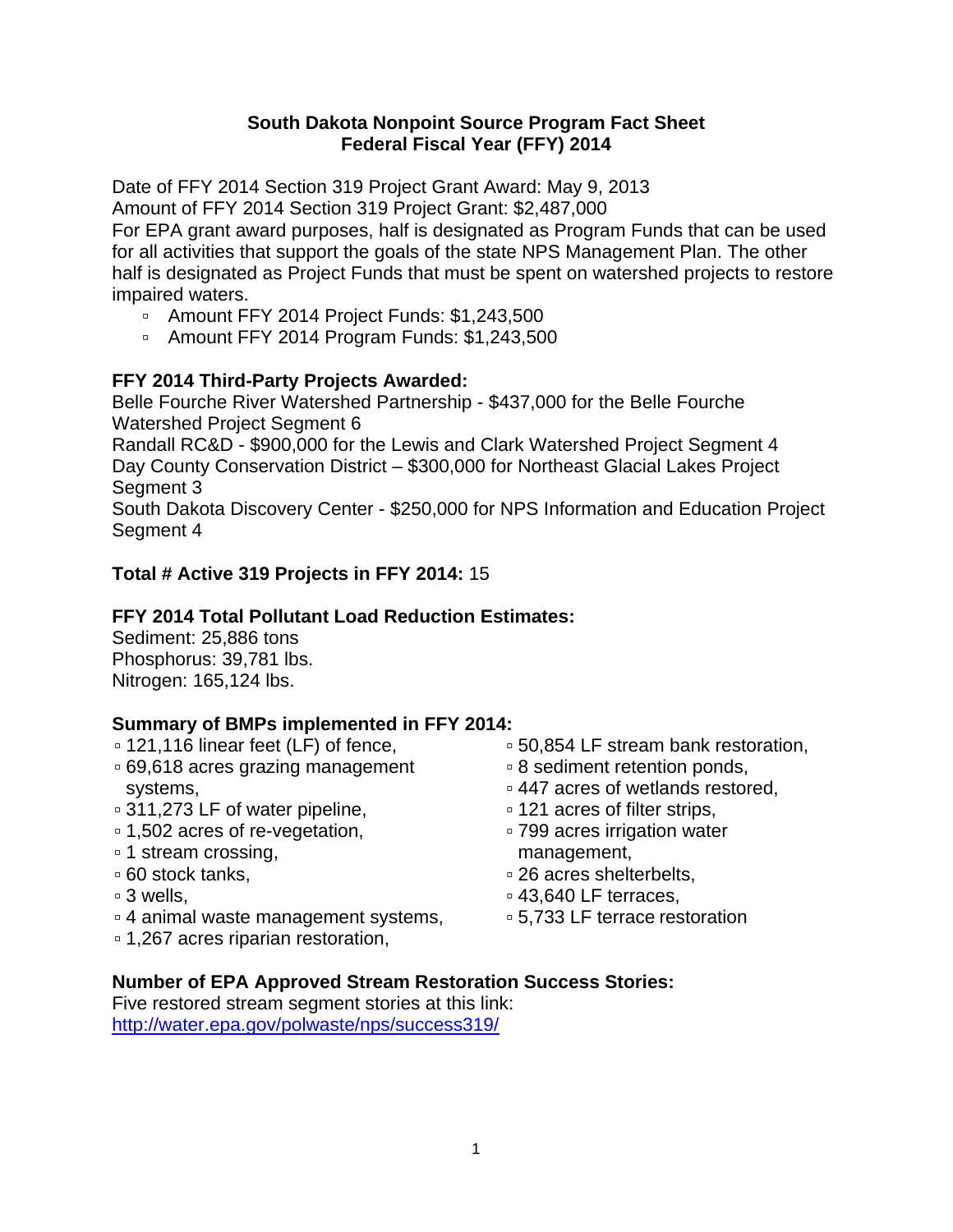# **South Dakota**

## **Department of Environment and Natural Resources Nonpoint Source Pollution Program Annual Report Federal Fiscal Year 2014**

#### **South Dakota NPS Program Structure and Management**

The South Dakota Nonpoint Source (NPS) Pollution Program is administered by the South Dakota Department of Environment and Natural Resources' (DENR) Watershed Protection Program (WPP). NPS pollution activities completed by program staff are selected to improve, restore and maintain the water quality of the state's lakes, streams, wetlands, and ground water in partnership with other organizations, agencies and citizens. For more information about DENR's NPS activities visit:

#### http://denr.sd.gov/dfta/wp/wp.aspx

Note: *During 2014, DENR completed the revision of the State NPS Management Plan. See Appendix G for a summary of accomplishments toward the objectives and tasks for the 2007 through 2012 plan.*

The South Dakota Nonpoint Source Task Force is DENR's primary partner for implementation of the South Dakota NPS Program. The task force is a citizens' advisory group with a membership of approximately 25 agencies, organizations and tribal representatives (see Table 1). For additional information about the task force visit:

## http://denr.sd.gov/dfta/wp/npstf.aspx

| $1$ abic 1. Ni O Tash I VICE COIE Agencies & Interest Oroups |                                    |
|--------------------------------------------------------------|------------------------------------|
| <b>Corn Growers Association</b>                              | <b>SD Pork Producers</b>           |
| Izaak Walton League of America                               | SD Wheat, Inc.                     |
| Lower Brule Sioux Tribe                                      | South Dakota State University      |
| <b>Natural Resources Conservation Service</b>                | US Bureau of Reclamation           |
| <b>Planning Districts</b>                                    | US Fish and Wildlife Services      |
| <b>Resource Conservation and Development Councils</b>        | <b>US Forest Service</b>           |
| SD Assoc. of Conservation Districts                          | <b>US Geological Survey</b>        |
| SD Cattlemen's Association                                   | <b>Water Development Districts</b> |
| SD Chapter of the Sierra Club                                |                                    |
| <b>SD Conservation Commission</b>                            |                                    |
| SD Dept. of Agriculture                                      |                                    |
| SD Dept. of Environment and Natural Resources                |                                    |
| SD Dept. of Game, Fish and Parks                             |                                    |
| SD Dept. of Transportation                                   |                                    |
| SD Farm Bureau                                               |                                    |
| <b>SD Farmers Union</b>                                      |                                    |
| <b>SD Grassland Coalition</b>                                |                                    |

## **Table 1. NPS Task Force Core Agencies & Interest Groups**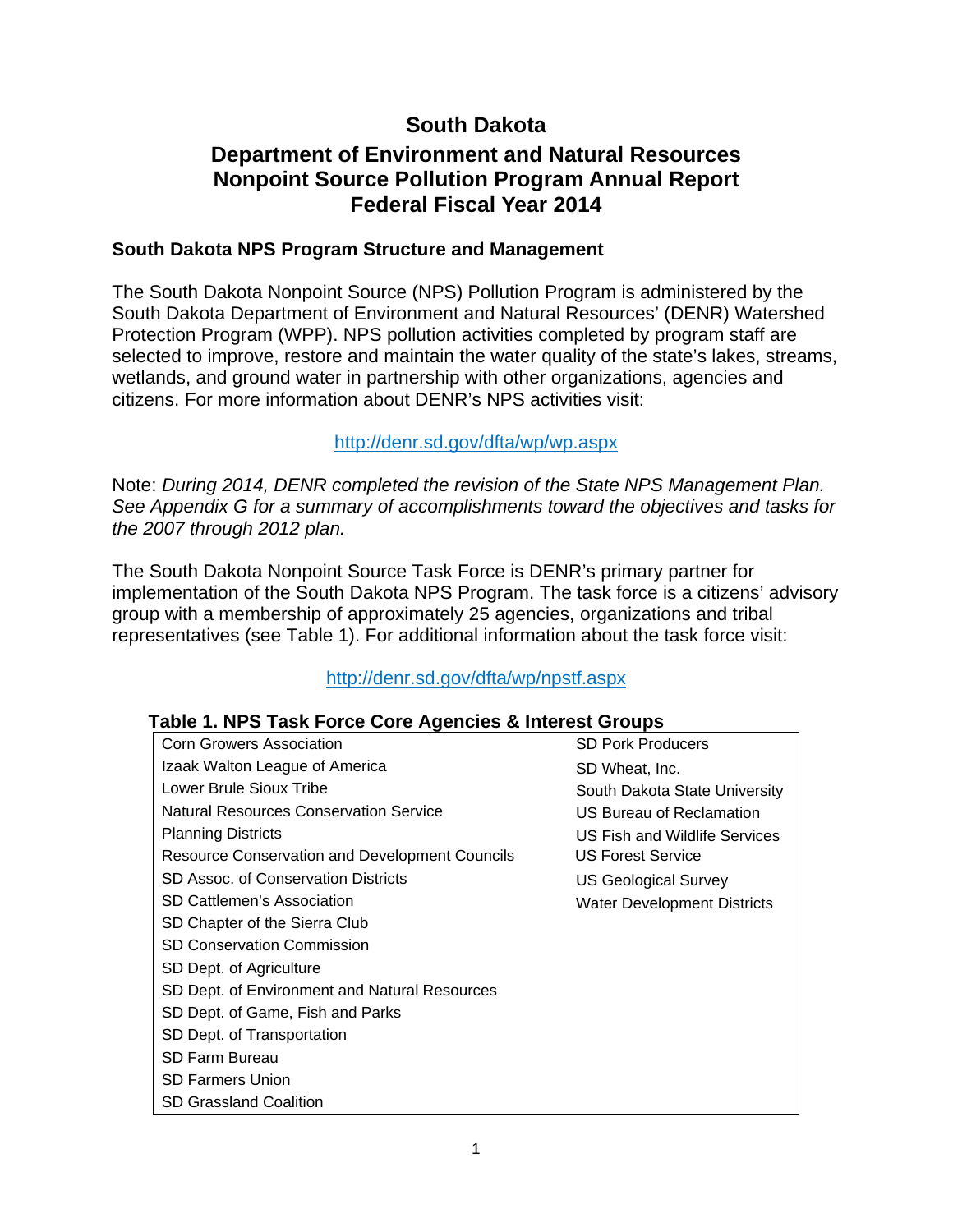### **319 Grant**

The South Dakota Department of Environment and Natural Resources' FFY 2014 Section 319 grant award from the Environmental Protection Agency (EPA) consisted of \$1,243,500 in Program funds and \$1,243,500 in Project funds. The \$2,487,000 total award was allocated as follows: Staff & Support - \$600,000 and 319 Projects - \$1,887,000. Projects awarded funding from the Department's FFY 2014 Grant are listed in Table 2. For EPA grant award purposes, half is designated as Program Funds that can be used for all activities that support the goals of the state NPS Management Plan. The other half is designated as Project Funds that must be spent on watershed projects to restore impaired waters.

\*The South Dakota Board of Water and Natural Resources approved using \$63,000 in Clean Water State Revolving Fund (CWSRF) Water Quality Grant dollars to supplement the 319 pass through funds provided to the Belle Fourche River – Segment 6 project.

| <b>Project</b>                              | Grant (\$)              |    |                |               |
|---------------------------------------------|-------------------------|----|----------------|---------------|
| <b>Staff &amp; Support</b>                  | Program                 |    | <b>Project</b> | <b>Total</b>  |
| <b>DENR Staffing and Technical Support</b>  | \$600,000               |    |                | \$<br>600,000 |
| Implementation                              |                         |    |                |               |
| Belle Fourche River - Segment 6 (Amendment) | \$437,000               |    |                | \$<br>437,000 |
| Lewis & Clark Project - Segment 4           | \$206,500               | S  | 693,500        | \$<br>900,000 |
| Northeast Glacial Lakes Segment 3           |                         | \$ | 300,000        | \$<br>300,000 |
| NPS Information & Education Segment 4       |                         | \$ | 250,000        | \$<br>250,000 |
| Total 319                                   | \$1,243,500 \$1,243,500 |    |                | \$2,487,000   |
| <b>CWSRF Water Quality Grants</b>           |                         |    |                | \$<br>63,000  |

#### **Table 2. FFY 2014 Section 319 Project Awards**

Projects awarded 319 funding during FFY 2014 using prior year funds reverted from projects that were completed but did not expend the total amount awarded are listed in Table 3.

|                                                  |          |            | 319 Grant   |
|--------------------------------------------------|----------|------------|-------------|
| <b>Project</b>                                   |          | Grant (\$) | Year        |
|                                                  |          |            |             |
| <b>Implementation</b>                            |          |            |             |
| Whitewood/Bear Butte Creeks Temp TMDL Phase 2    | \$       | 97.000     | 2012 & 2013 |
| Vermillion River Watershed Project Segment 2     | \$       | 100,000    | 2010        |
| Spring Creek Watershed Project Segment 2         | \$       | 65,000     | 2013        |
| 303(d) Watershed Planning & Assistance Segment 3 | \$       | 40,000     | 2013        |
|                                                  | Total \$ | 302,000    |             |

#### **Table 3. Projects Awarded Section 319 Grants from Prior Year Funds**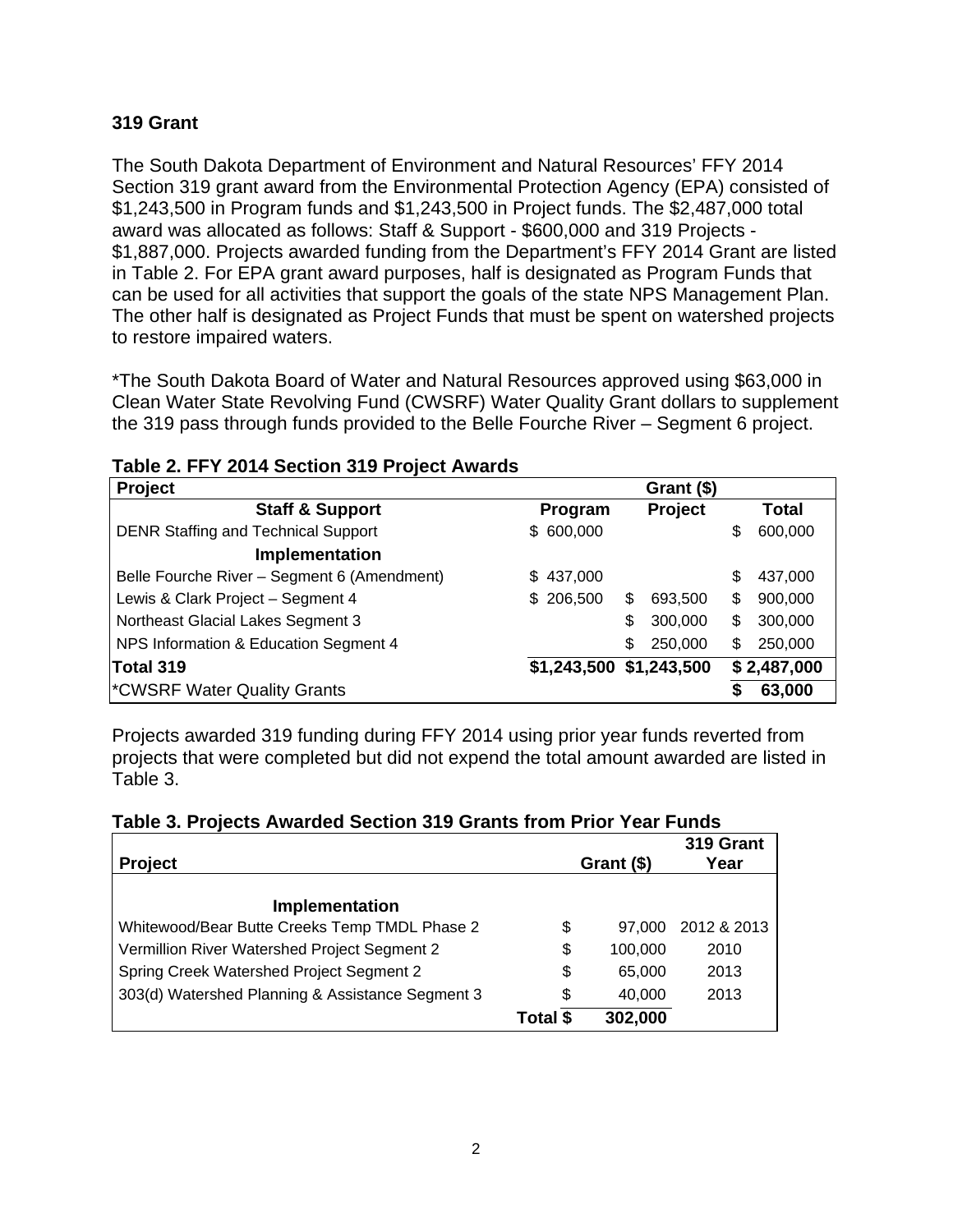## **Active 319 Projects**

A list of Section 319 projects funded by previous grant awards that were open during the FFY 2014 reporting period is provided in Appendix A. The list is arranged by river basin.

## **Completed 319 Projects**

Table 4 contains a list of 319 projects closed during FFY 2014. The status of the final report is listed for each project.

|  |  | Table 4. 319 Projects Closed During FFY 2014 |
|--|--|----------------------------------------------|
|  |  |                                              |

|                                             | <b>Final Report Status</b> |             |            |                 |            |
|---------------------------------------------|----------------------------|-------------|------------|-----------------|------------|
| Project                                     | <b>In</b>                  | In Review   |            | <b>Approved</b> |            |
|                                             | <b>Preparation</b>         | <b>DENR</b> | <b>EPA</b> | <b>DENR</b>     | <b>EPA</b> |
| Riparian Restoration & Protection Segment 1 |                            |             |            |                 |            |
| Lewis & Clark Implementation Segment 3      |                            |             |            |                 |            |
| Northeast Glacial Lakes Segment 2           |                            |             |            |                 | X          |
| Nonpoint Source I&E Segment 3               |                            |             |            |                 | X          |
| Lake Poinsett Segment 2                     |                            |             |            |                 |            |

A historical list of Section 319 projects completed by DENR and its project partners is provided in Appendix B. The projects are listed alphabetically by river basin. Unless otherwise indicated, a final report for each project has been filed with EPA, entered in the Grant Reporting and Tracking System (GRTS), and is available from the SD State Library. Several of the reports are also available by visiting:

## http://denr.sd.gov/dfta/wp/wqinfo.aspx#Project

During 2014 DENR continued activities to close out all 319 grants awarded to the department by their current expiration dates. The 2010 grant is on target for being completed on time in 2015.

**See Appendix F:** for the final 2009 report

## **604(b) Grant**

South Dakota had three 604(b) grants open during the FFY 2014 reporting period. The Section 604(b) project activities are detailed in Table 5.

| Grant #C6-99813112                                          |             |               |
|-------------------------------------------------------------|-------------|---------------|
| <b>Project</b>                                              | Grant $($)$ | <b>Status</b> |
| <b>Brookings Area Water Quality Sampling</b>                | \$2,045.89  | Completed     |
| Whitewood/Bear Butte Creeks Temp TMDL Phase 1               | \$3,547.27  | Completed     |
| Black Hills Stream Temperature TMDL (Battle Creek & others) | \$94,406.84 | Completed     |
|                                                             | \$100,000   |               |

 **Table 5. 604(b) Projects Active in FFY 2014**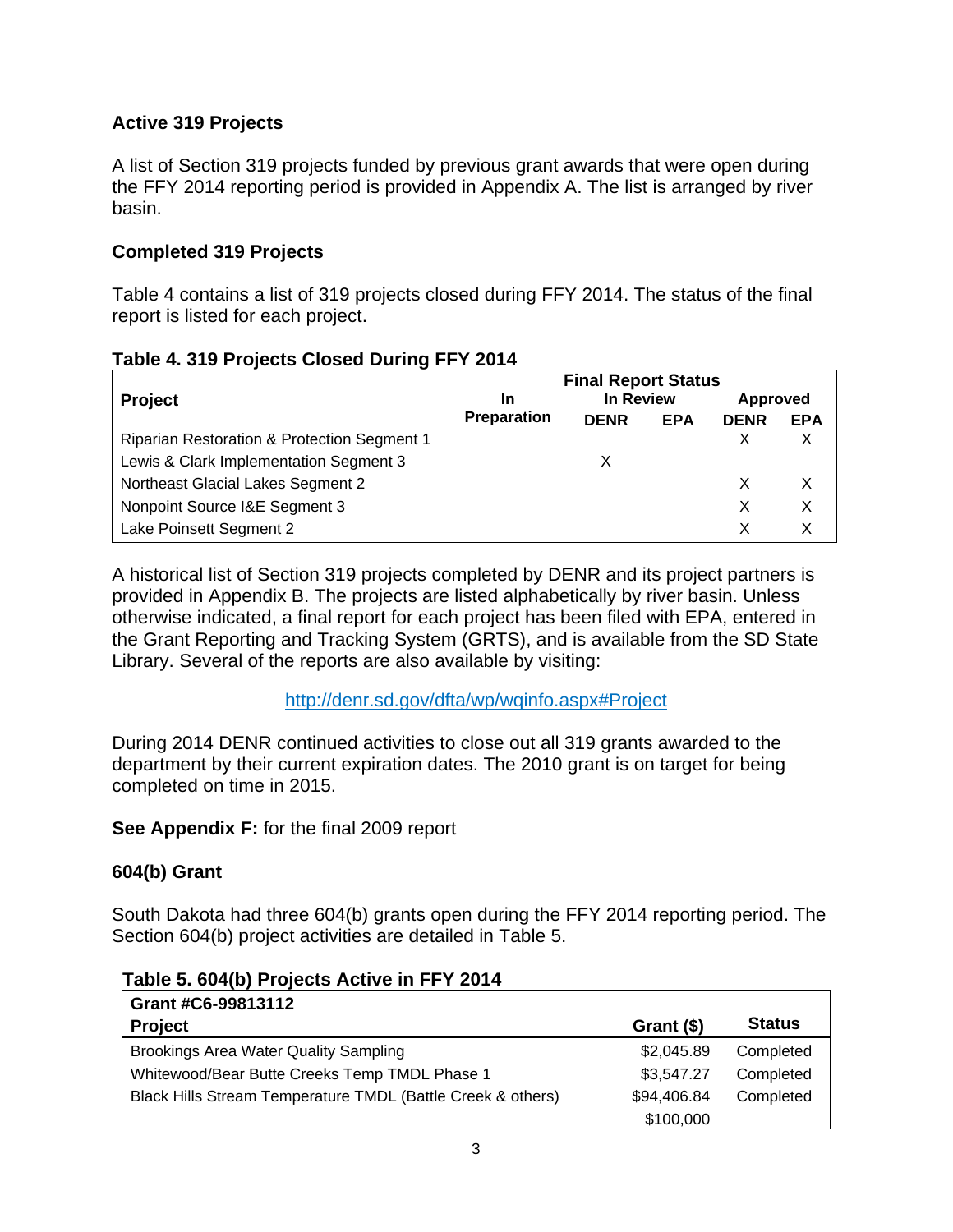| Grant #C6-99813113                                      |             |               |
|---------------------------------------------------------|-------------|---------------|
| <b>Projects</b>                                         | Grant (\$)  | <b>Status</b> |
| Skunk Creek - National Water Quality Incentive          | \$5,000.00  | On Schedule   |
| DENR Contractual - Misc. Water Quality Samples          | \$9,559.11  | On Schedule   |
| SDSU Cropland Planning for Water Quality improvement    | \$23,900.00 | On Schedule   |
| Whitewood Creek & Bear Butte Creeks Temp TMDL - Phase 1 | \$61,540.89 | Completed     |
|                                                         | \$100,000   |               |

| Grant #C6-99813114                             |            |               |
|------------------------------------------------|------------|---------------|
| <b>Project</b>                                 | Grant (\$) | <b>Status</b> |
| Skunk Creek - National Water Quality Incentive | \$82.648   | On Schedule   |
| DENR Contractual - Misc. Water Quality Samples | \$17,352   | On Schedule   |
|                                                | \$100,000  |               |
|                                                |            |               |

A historical listing of completed 604(b) funded projects is located in Appendix C.

### **Section 106 Categorical Grant**

South Dakota had three 106 Supplemental Categorical grants open during the FFY 2014 reporting period. The Section 106 project activities are detailed in Table 6.

## **Table 6. Section 106 Categorical Grant Activities**

| Grant I-97892801-2<br>1-Jun-12 through 30-Sep-2014      |            |
|---------------------------------------------------------|------------|
| <b>Project</b>                                          | Grant (\$) |
| <b>Beneficial Use Assessments</b>                       | \$30,730   |
| <b>DENR National Lakes &amp; Statewide Lake Surveys</b> | \$333,830  |
| <b>EPA In-Kind for Lab Services</b>                     | \$94,600   |
| Stage/Discharge Relationship Development (USGS)         | \$58,040   |
|                                                         | \$517,200  |

| Grant I-97893901-3<br>1-Jan-13 through 31-Dec-2015                         |            |
|----------------------------------------------------------------------------|------------|
| <b>Projects</b>                                                            | Grant (\$) |
| <b>DENR National Rivers &amp; Streams Evaluation &amp; Reference Sites</b> | \$484,375  |
| <b>EPA In-Kind for Lab Services</b>                                        | \$83,775   |
| <b>Sediment Diatom Analysis</b>                                            | \$72,750   |
| Stage/Discharge Relationship Development (USGS)                            | \$24,400   |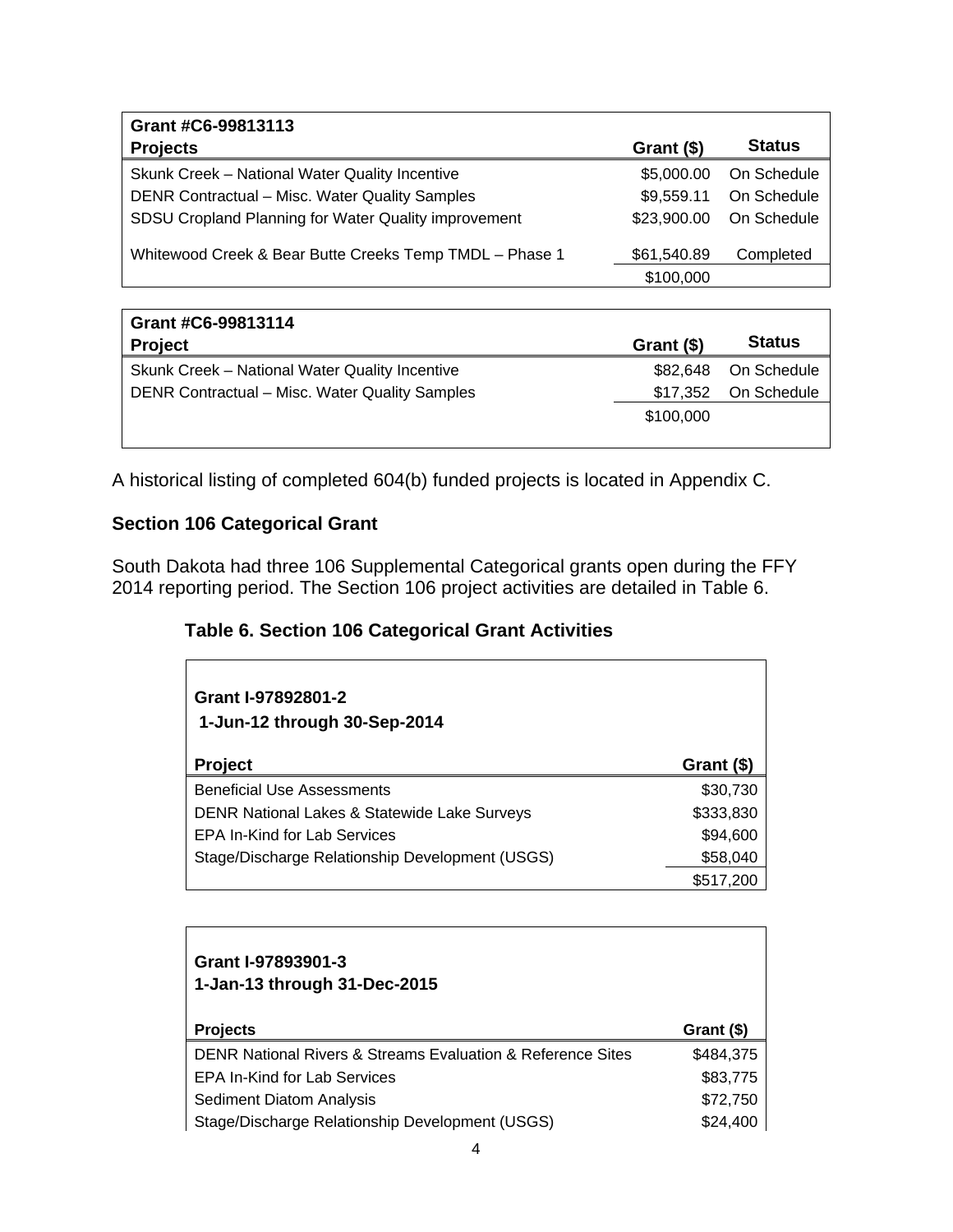| Use Attainability Assessment | \$12,000  |
|------------------------------|-----------|
|                              | \$677,300 |

| Grant I-97885301-1<br>01-June-14 through 30-Sep-2017 |            |
|------------------------------------------------------|------------|
| <b>Project</b>                                       | Grant (\$) |
| <b>DENR Stream Reference Site Development</b>        | \$93,600   |
| <b>State Scale Statistical Lake Survey</b>           | \$30,000   |
| Use Attainability Assessments                        | \$12,000   |
| Stage/Discharge Relationship Development             | \$24,400   |
|                                                      | \$160,000  |

A historical listing of completed Section 106 funded projects is located in Appendix D.

#### **Grants Reporting and Tracking System**

South Dakota enters information about 319 funded projects into the EPA Grants Reporting and Tracking System (GRTS) database. The GRTS database contains information about project funding, goals, and tasks. During FFY 2014, DENR entered annual evaluations for all active projects. The reports detail project activities and progress for the period October 1, 2013 – September 30, 2014. The program can be accessed at:

http://iaspub.epa.gov/pls/grts/f?p=110:199

#### **Staff**

During the reporting period, the Watershed Protection Program was authorized 14 fulltime equivalents (FTE). Included in the number were 12 environmental scientists, one natural resources engineer and one program administrator. Visit the Watershed Protection website for contact information, areas of program responsibility and information about staff and support program goals.

#### http://denr.sd.gov/dfta/wp/staff.aspx

Watershed staff has access to the services of other Division of Financial and Technical Assistance and department media program staff as needed to carry out the mission of the Watershed Protection Program.

Watershed staff provided funded projects with technical assistance and project oversight through onsite and electronic means during FFY 2014. They also assisted prospective project partners with the preparation of project proposals and implementation plans. In FFY 2014, staff initiated seven contracts obligating \$2,561,640 in federal funds and processed 115 payment requests for federal funds totaling \$2,513,606 from all sources; and initiated two contracts obligating \$178,000 in state and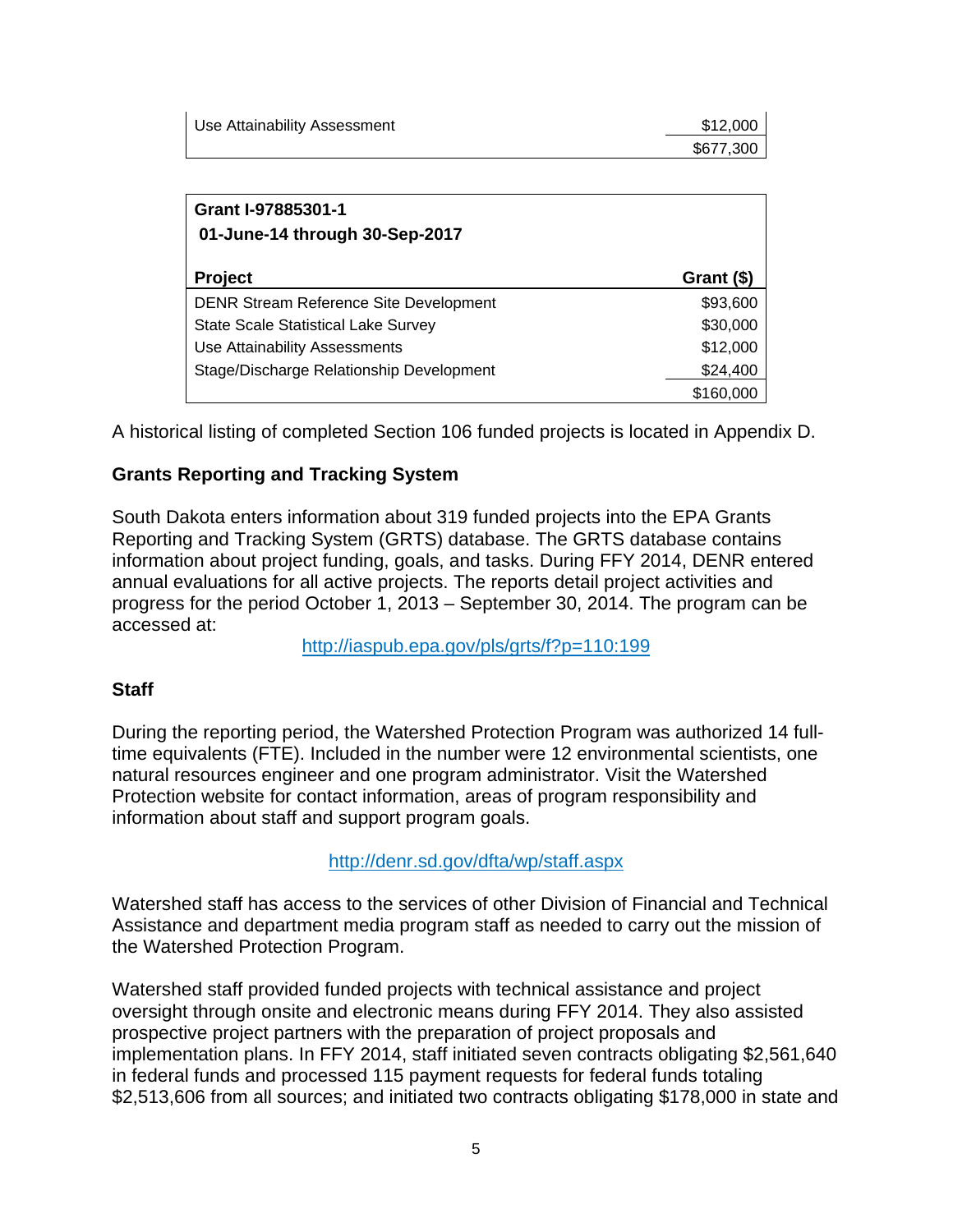other funds and processed 33 payment requests totaling \$1,574,809 (total includes Clean Water State Revolving Fund NPS loans and water quality grants).

### **Training & Support**

Training was provided for department program staff, local watershed implementation and assessment project staff, and stakeholder groups. This training consisted of onsite project assistance, specialized training for monitoring and assessment, and coordinator workshops.

In addition to the training opportunities provided with direct involvement by the department, training is provided by 319 implementation project sponsors. Examples of training opportunities would be Volunteer Water Quality Monitoring, Managed Grazing Tours and Workshops, and Nutrient Management workshops.

### **Project Guidance & Oversight**

Watershed staff provided project management assistance to project sponsors during all phases of project development, implementation and evaluation. The project guidance information and other documents are available at:

#### http://denr.sd.gov/dfta/wp/319.aspx

Program project officers are encouraged to complete at least two onsite visits to each assigned project each year. During FFY 2014, the reviews resulted in the revision of several project implementation plans and budgets and development of exit strategies for several projects prior to their expiration dates.

#### **Information and Education**

The NPS Information and Education (I & E) Program is implemented through DENR's Watershed Protection Program. In FFY 2003, the decision was made to outsource the primary responsibility for the implementation of the statewide NPS I & E Program to the South Dakota Discovery Center. The Discovery Center was awarded a \$200,000 grant in FFY 2004 for that purpose. In FFY 2007, the Center was awarded \$200,000 in additional 319 funds to continue the project. In FFY 2010, they received \$300,000 for Segment 3. In FFY 2014, the Center received \$250,000 for Segment 4.

DENR maintains a close working relationship with the Discovery Center to ensure program milestones are met and to ensure that the program is widely advertised.

Additional outreach activities with which the department was involved during FFY 2014 are outlined below.

Dakota Water Watch is a system of trained citizen volunteers who take time each year to gather water quality information on lakes, streams and wetlands in their area. This helps fill existing data gaps and helps to improve or maintain the water quality in eastern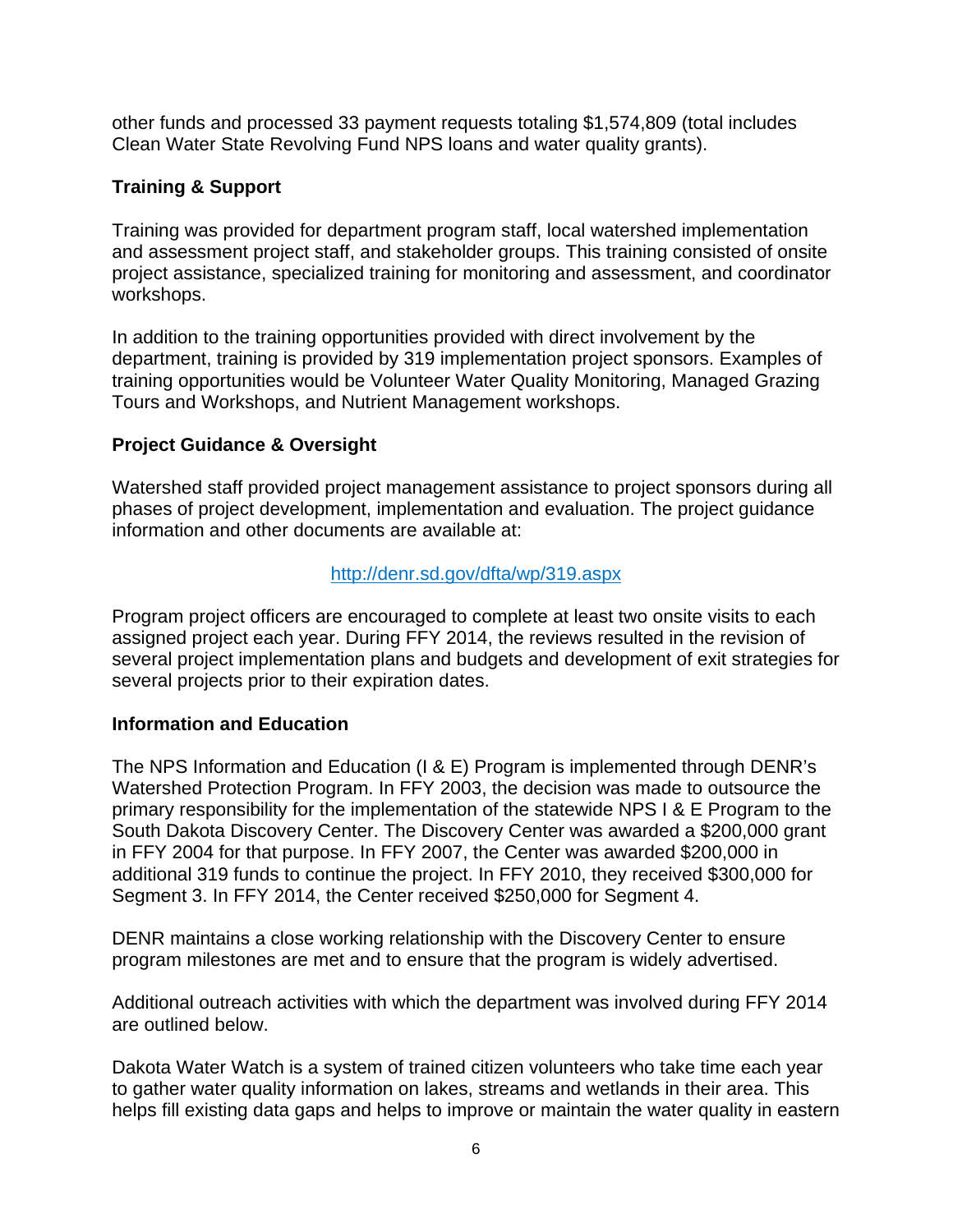South Dakota. In FFY 2013, this program was expanded to the western part of the state.

Since 1992, South Dakota Water Festivals have delivered a strong water conservation message to an increasing number of fourth graders. Our goal is to provide a multi-topic, interdisciplinary, one-day water "science fair" where kids apply water education knowledge learned in the classroom to "real life" problem solving situations. Over 4,500 students and 240 teachers are served by 140 volunteers at Water Festivals each year.

The Leopold Conservation Award program in South Dakota was started in 2010. It has several positive outcomes. First, it recognizes and celebrates extraordinary achievement in voluntary conservation by private landowners. Second, it inspires countless other landowners by example. Third, it provides a prominent platform by which agricultural community leaders are recognized as conservation ambassadors to citizens outside of agriculture. Finally, the program builds bridges between agriculture, government, environmental organizations, industry and academia to advance the cause of private lands conservation.

The Envirothon is North America's largest high school environmental education competition. The goal is to develop in young people an understanding of the principles and practices of natural resource management and ecology and through practice dealing with complex resource management decisions. The Envirothon is a new addition to the South Dakota NPS I&E project. Two competitions were held during Segment 3. During 2013, three teams competed and during 2014 five teams competed.

South Dakota selected the Skunk Creek Watershed for participation in Sand County Foundation's "Water As A Crop." This program is designed to demonstrate the vital connection between the health of working lands and the quality and reliability of water supplies. It creates partnerships to improve land and water quality, while fostering a mutual understanding about the value of good water stewardship.

## **Financial and Technical Assistance Provided by Project Partners**

While financial and technical assistance received from the Environmental Protection Agency provide the base for the South Dakota NPS Program, the resources available from public and private program partners are integral components of many program activities. Selected partnerships active during the past year are summarized below. For additional information about these and other program partnerships, consult the *South Dakota Watershed Project Funding and Technical Assistance Guide.* An electronic copy of the guide is available by visiting:

http://denr.sd.gov/dfta/wp/documents/NPSFundingTechnicalAssistanceGuide.pdf

## **USDA Natural Resources Conservation Service and Farm Service Agency**

The USDA Natural Resources Conservation Service (NRCS) and Farm Service Agency (FSA) are active project partners in nearly all phases of the NPS Program. Financial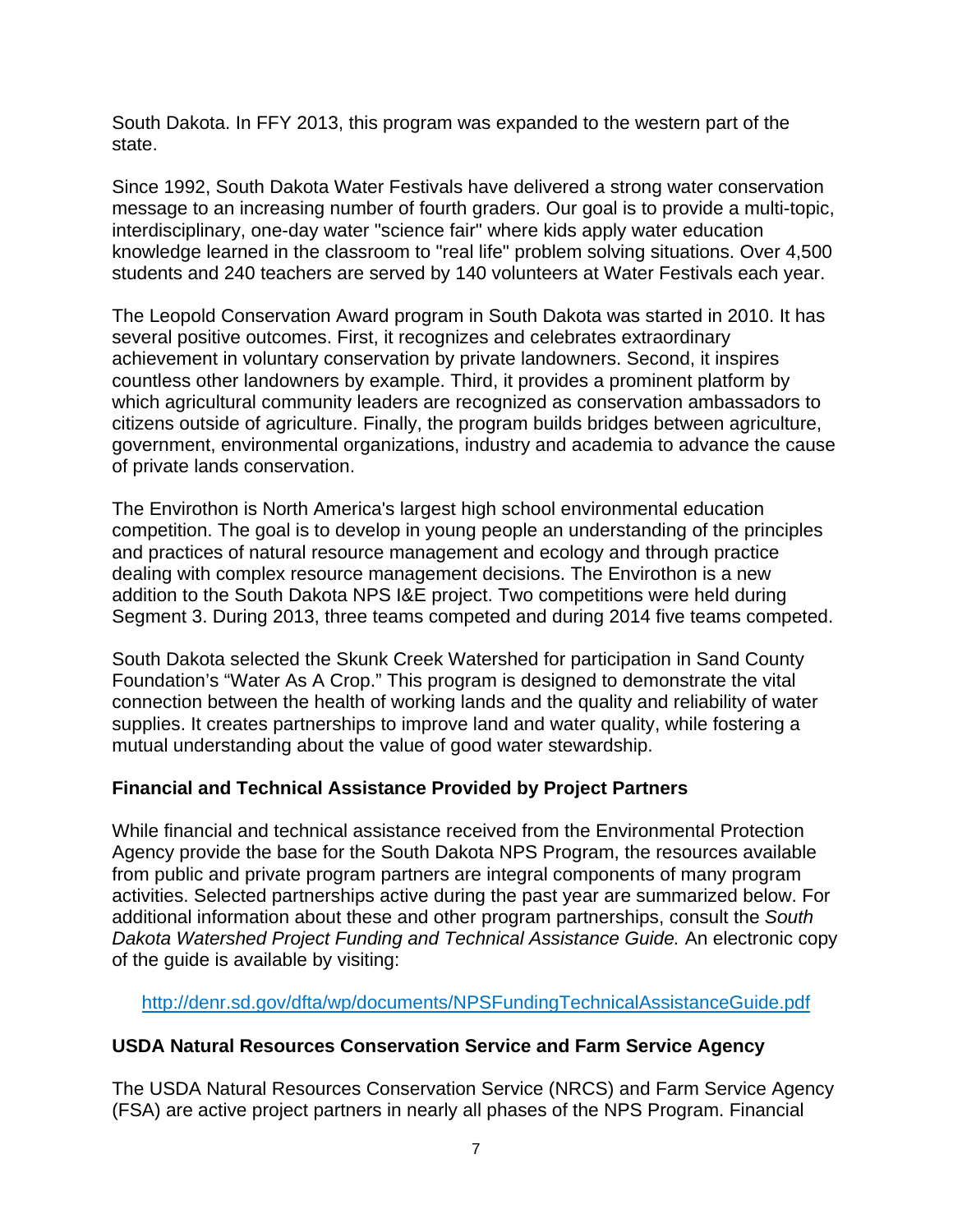assistance for NPS related activities provided by USDA administered programs during FFY 2014 is shown in Table 7.

| 1996 1. 00 M O RUGIU AUTRIUS I GHUU GUI 119 I I I LUTTUY OODA I TUGHUHO                      |                       |              |              |
|----------------------------------------------------------------------------------------------|-----------------------|--------------|--------------|
| Program                                                                                      | # Applications Funded | <b>Acres</b> | Funding (\$) |
| Conservation Reserve Enhancement (CREP) *                                                    | 95                    | 8.124        |              |
| Conservation Stewardship Program (CSP)                                                       | 592                   | 1,276,039    | \$15,261,717 |
| Environmental Quality Incentives (EQIP)<br><b>Agricultural Conservation Easement Program</b> | 688                   |              | \$16,399,476 |
| (ACEP)                                                                                       | 15                    | 1.873        | \$5,970,061  |
| National Water Quality Initiative (NWQI) **                                                  | 5                     |              | \$118,901    |

**Table 7. SD NPS Related Activities Funded during FFY 2014 by USDA Programs** 

\*The Conservation Reserve Enhancement Program (CREP) is administered by the USDA's Farm Service Agency. CREP is a "state-sponsored" Conservation Reserve Program designed for a specific geographic area that will address resource concerns identified by state partners.

The South Dakota CREP program was established in October 2009 and is managed by the South Dakota Game, Fish and Parks Department (GFP). The focus is on improving water quality, reducing soil erosion, and providing flood control all while creating additional pheasant nesting habitat in the James River Watershed. CREP participants will receive 40% higher rental rates than if they were to just enroll their land in the Conservation Reserve Program (CRP). Every acre enrolled in CREP will be open to public hunting and fishing. The program ended in 2014 due to lack of state funding for match. Since 2009, there have been 81,158 acres enrolled in the program, which is 18,842 acres short of the 100,000 acre allocation.

\*\*The National Water Quality Initiative (NWQI) was new for FFY 2012. The goal is to remove streams and other waterbodies from the 303(d) list, from threatened status or from contributing to impairments. NWQI will assist producers to address high-priority water resource concerns in small watersheds. The State partnership selected four 12 digit Hydrologic Units in the Skunk Creek watershed, which drains to the Big Sioux River. The significance of this tributary is that it contributes pollutants that affect the city of Sioux Falls' ability to address and achieve the TMDLs for the portion of the Big Sioux River that runs through the city. During 2014, an in-stream monitoring project was initiated to determine progress toward Skunk Creek meeting its assigned beneficial uses.

## **US Geologic Survey**

The US Geologic Survey provides technical assistance and water quality data to several South Dakota nonpoint source assessment and implementation projects, especially those that include large tracts of federal and tribal lands. The survey is also an active participant in planning and conducting the Eastern South Dakota Water Conference and the Black Hills South Dakota Hydrology Conference.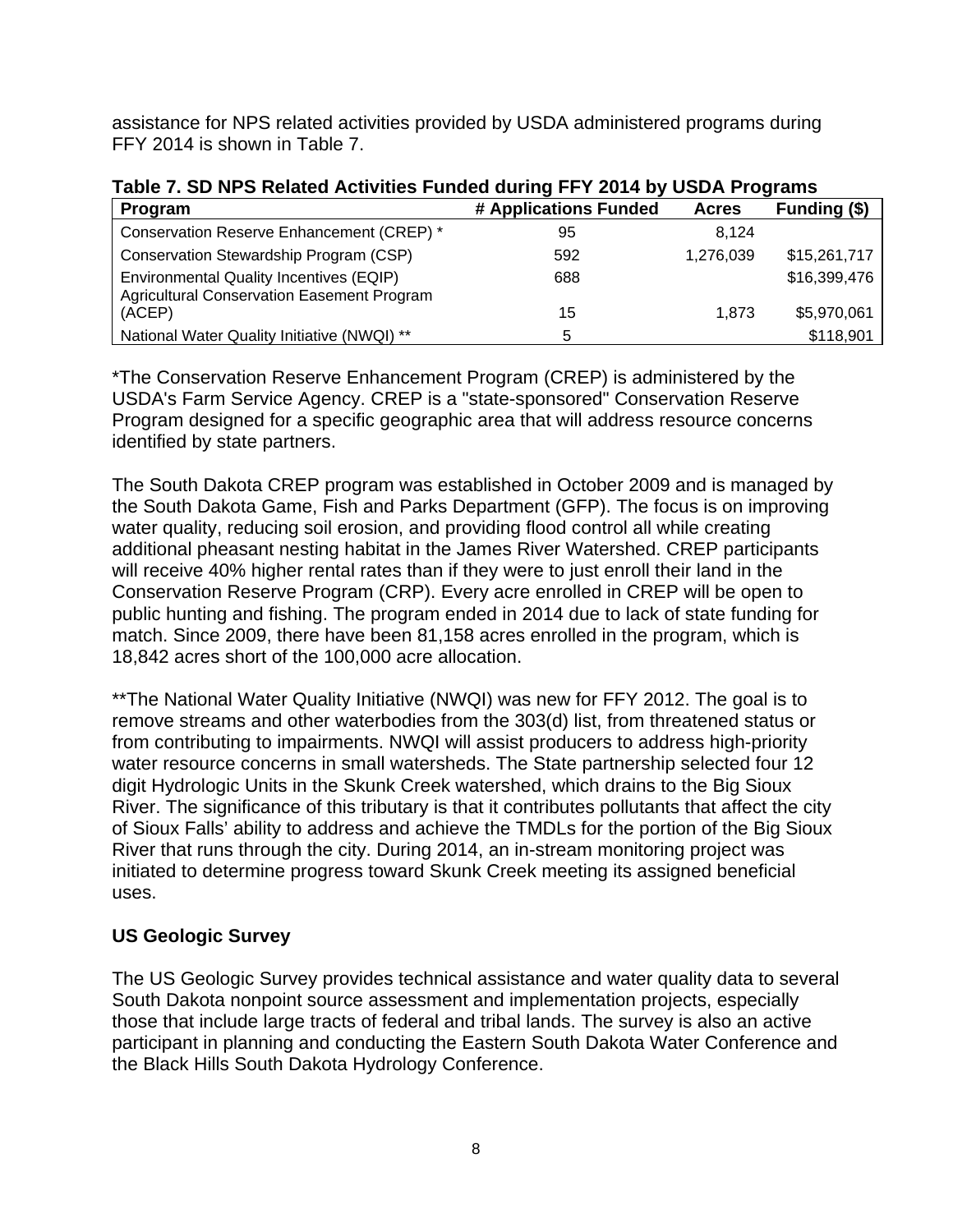#### **US Fish and Wildlife Service**

The US Fish and Wildlife Service (USFWS) provide technical and financial assistance to watershed projects for Best Management Practices (BMP) installation. This assistance centers primarily on cost share for practices related to managed grazing systems and wetland habitat development. The main USFWS programs providing funds for BMPs are Partners for Fish and Wildlife Program and North American Waterfowl Conservation Act. Commonly cost shared BMPs include grass seeding, cross fencing, multiple purpose ponds and riparian exclusion fencing.

### **South Dakota BWNR/DENR Grant Assistance**

The Consolidated Water Facilities Construction Program (CWFCP) is administered by the South Dakota Board of Water and Natural Resources (BWNR). The program provides state grants and low interest loans for projects on the State Water Facilities Plan. NPS structural and construction BMPs, such as animal waste management systems (AWMS) and shoreline stabilization, are eligible for cost share funds through the program.

The BWNR also provides Water Quality grant assistance to watershed projects from the Clean Water State Revolving Fund (CWSRF) Administrative Surcharge Fees.

Projects awarded BWNR/DENR Water Quality grants during the reporting period are listed in Table 8.

| Table 8. NPS Projects Awarded State Grants during FFY 2014 |  |  |  |  |
|------------------------------------------------------------|--|--|--|--|
|------------------------------------------------------------|--|--|--|--|

| Project                            | <b>Funding Source</b> |       | Grant Award (\$) |
|------------------------------------|-----------------------|-------|------------------|
| North East Glacial Lakes Segment 3 | <b>CWSRF WQ Grant</b> |       | \$115,000        |
| Belle Fourche Watershed Segment 6  | <b>CWSRF WQ Grant</b> |       | \$63,000         |
|                                    |                       | Total | \$178,000        |

#### **South Dakota Clean Water State Revolving Fund (NPS Incentive Loan Program)**

The South Dakota Board of Water and Natural Resources administers the state's Clean Water State Revolving Fund (CWSRF) loan program. During 2004, the board established a nonpoint source incentive rate for nonpoint source projects. Projects for traditional wastewater or storm water that include a nonpoint source component are eligible for the nonpoint source interest rate. The annual principal and interest payment is calculated for a loan at the current base SRF interest rates of 2.25 percent for loans with a term of 10 years or less, 3 percent for loans with a term of 11 to 20 years, and 3.25 percent for loans with a term greater than 20 years. Using the lower incentive interest rates of 1.25 percent, 2 percent, and 2.25 percent, respectively, a loan is sized using the annual payment previously calculated. The difference in the two loan principal amounts is the amount of funding available for the NPS component of the project.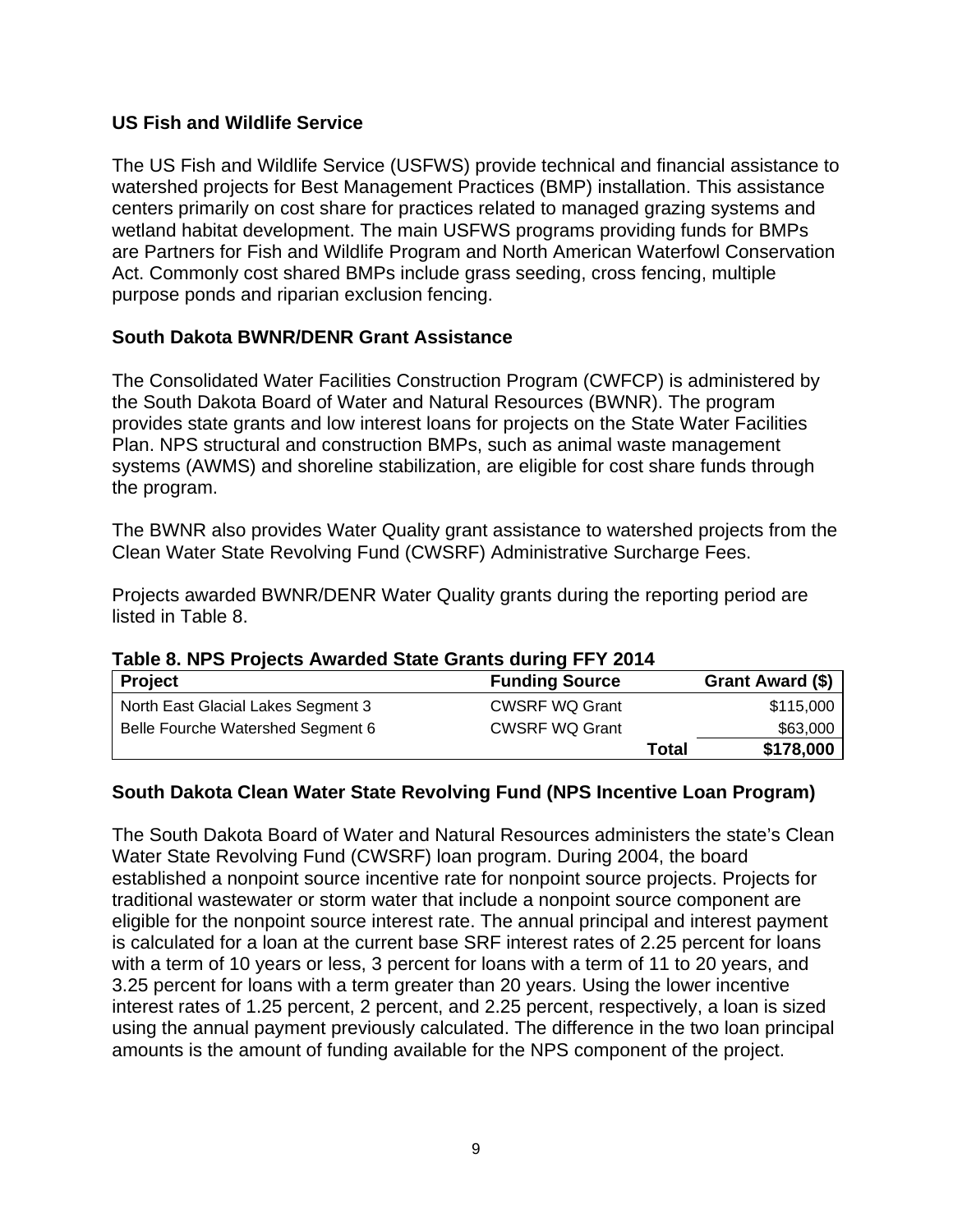Since its inception, five NPS project sponsors have used the NPS incentive program rate in partnership with municipalities. In FFY 2014, no new CWSRF NPS Incentive Loans were awarded. The NPS projects and loan amounts are shown in Table 9.

### **Table 9. CWSRF NPS Loans**

| <b>Project</b>                                         | <b>Municipality</b>           | <b>SRF Loan</b> |
|--------------------------------------------------------|-------------------------------|-----------------|
| <b>FFY 2005</b>                                        |                               |                 |
| Brown County Water Quality Improvement Project         | City of Aberdeen              | \$1,156,259     |
| Central Big Sioux Watershed Project - Segment 1        | City of Sioux Falls           | \$4,374,985     |
| <b>FFY 2006</b>                                        |                               |                 |
| Upper Big Sioux River Watershed Project -Segment 4     | City of Watertown             | 113,985<br>S    |
| <b>FFY 2007</b>                                        |                               |                 |
| Upper Big Sioux River Watershed Project - Segment 5    | City of Watertown             | 139,952<br>\$   |
| <b>FFY 2009</b>                                        |                               |                 |
| Firesteel Creek / Lake Mitchell Watershed Project      | City of Mitchell              | 148,523<br>S    |
| <b>FFY 2011</b>                                        |                               |                 |
| Central Big Sioux Watershed Project - Segment 2        | City of Sioux Falls           | \$1,901,014     |
| Belle Fourche River Implementation Project - Segment 5 | <b>BF Irrigation District</b> | 200,000<br>S    |
|                                                        | Total                         | \$8,034,718     |

## **South Dakota Department of Agriculture**

The South Dakota Department of Agriculture (SDDA) provides state funds to conservation districts for the installation of conservation BMPs through the Conservation Grants Program. During this reporting period, SDDA awarded \$500,000 to conservation district projects. Many of these projects include NPS related activities.

#### **South Dakota Department of Game, Fish, and Parks (GFP)**

The South Dakota Department of Game, Fish, and Parks (GFP) assistance programs accessed by projects are similar to those offered by the USFWS and center mainly on managed grazing and wetlands. For a description of the programs and practices cost shared, visit:

#### http://gfp.sd.gov/wildlife/private-land/default.aspx

#### **319 Grant Match**

Nonfederal match of 40 percent of project expenditures is required for Section 319 grants. South Dakota takes a conservative approach to approving nonfederal match submitted by its project partners. As much of the match comes from the construction and implementation of BMPs, a large proportion of the match requirement for many projects is documented during the later phases of a project. See Appendix E for a summary of nonfederal match documented for each of the department's 319 grants.

#### **Water Quality Improvements**

The South Dakota NPS Program considers quantification of load reductions and resultant water quality improvements essential to evaluating project goal attainment and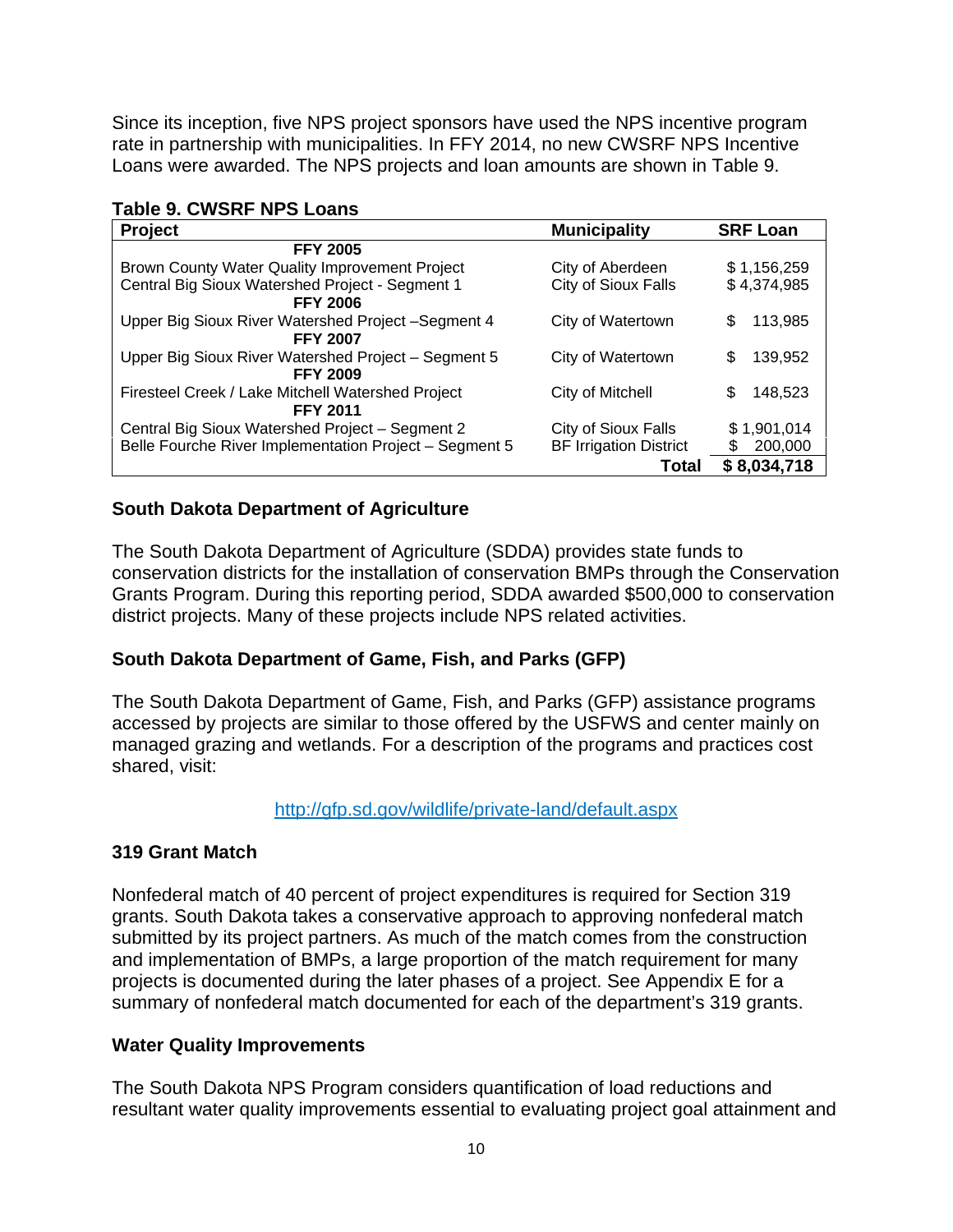reaching the TMDLs established for priority waterbodies. The quantification process uses a combination of modeling and water quality sample results. Commonly used models include Revised Universal Soil Loss Equation (RUSLE 2), Annualized Agricultural Nonpoint Source (AnnAGNPS), and Spreadsheet Tool for the Estimation of Pollutant Load (STEPL). DENR adopted STEPL as the primary load reduction estimation model for reporting annual and cumulative load reductions in GRTS during FFY 2007.

Annual load reductions/water quality improvements documented are entered in GRTS. Load reductions for waterbodies located in project areas during FFY 2014 were 165,124 pounds of nitrogen, 39,781 pounds of phosphorous and 25,886 tons of sediment.

| <b>Project Name</b>                            | <b>Nitrogen</b><br>(lbs. per<br>year) | <b>Phosphorus</b><br>(Ibs. per year) | <b>Sediment</b><br>(tons per<br>year) |
|------------------------------------------------|---------------------------------------|--------------------------------------|---------------------------------------|
| Belle Fourche River Watershed Imp Segment 6    | 1125                                  | 964                                  | 2,373                                 |
| Central Big Sioux River Segment 2              | 17,772                                | 5,454                                | 2,738                                 |
| Grassland Management & Planning Segments 3 & 4 | 51,153                                | 7,862                                | 4,059                                 |
| James River CREP Total                         | 25,650                                | 8,764                                | 5,961                                 |
| Lake Poinsett Watershed Imp Segment 2          | 0                                     | 38                                   | 963                                   |
| Lewis and Clark Watershed Imp Segments 3 & 4   | 23,019                                | 4,780                                | 3,099                                 |
| Lower James River Watershed Imp Segment 3      | 1,608                                 | 328                                  | 181                                   |
| NE Glacial Lakes Imp. Segments 2 & 3           | 2,012                                 | 724                                  | 1,056                                 |
| Upper Big Sioux River Watershed Imp. Segment 6 | 1,641                                 | 353                                  | 138                                   |
| Vermillion Basin Watershed Imp. Segment 2      | 41,144                                | 10,514                               | 5,318                                 |
| <b>Totals</b>                                  | 165,124                               | 39,781                               | 25,886                                |

#### **Table 10. Load Reductions for Projects during FFY 2014**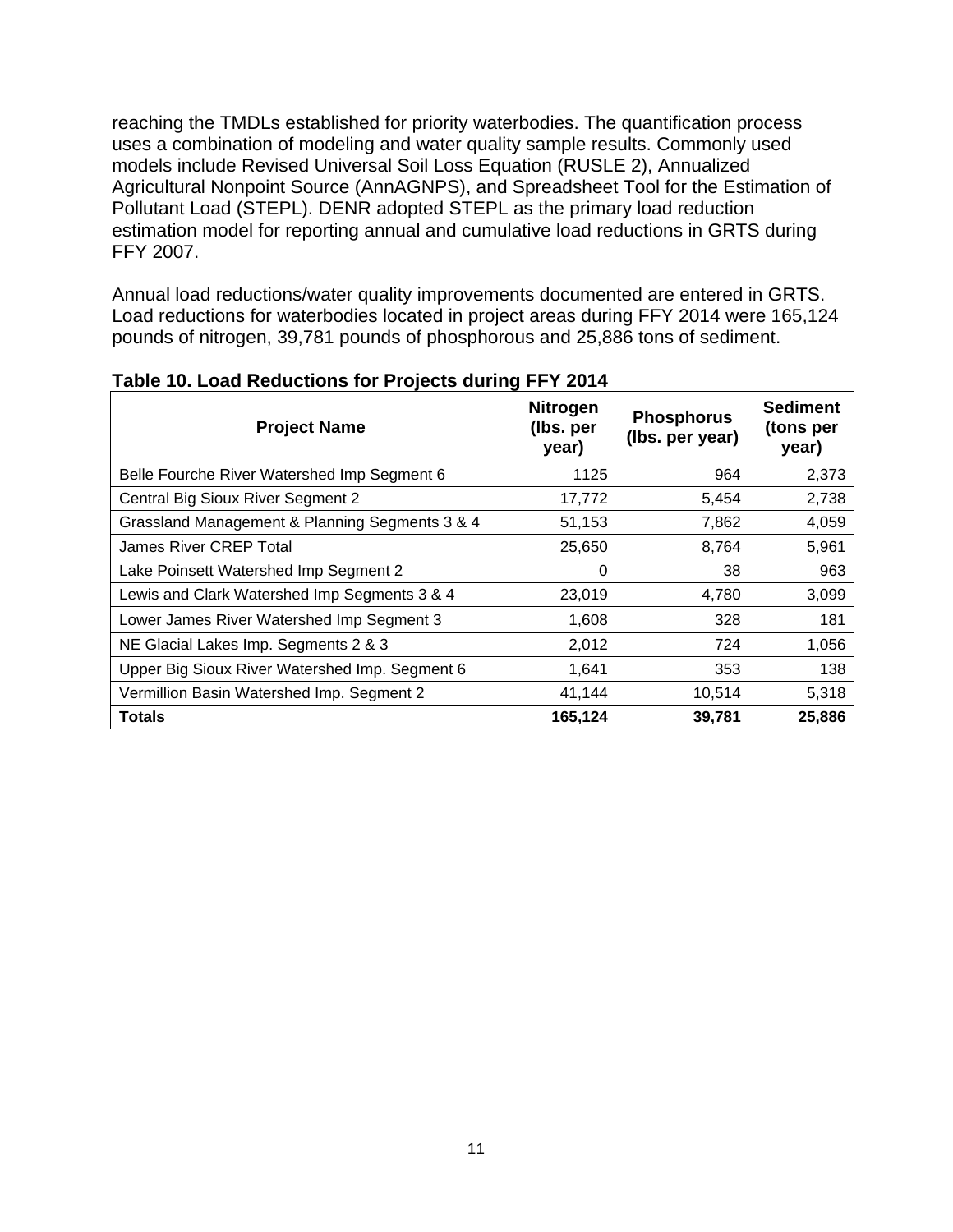## Appendix A

# **Open NPS Projects Funded by Previous Section 319 Grants by River Basin**

| <b>River Basin</b>                   | <b>Project</b>                                                 |  |  |
|--------------------------------------|----------------------------------------------------------------|--|--|
| <b>Bad River</b>                     | None                                                           |  |  |
| <b>Belle Fourche River</b>           | Belle Fourche River Watershed Management - Segment 6           |  |  |
| <b>Big Sioux River</b>               | Central Big Sioux River Watershed Implementation - Segment 2   |  |  |
|                                      | East Dakota Riparian Area Protection - Segment 1               |  |  |
|                                      | NE Glacial Lakes Watershed Improvement - Segments 2 & 3        |  |  |
|                                      | Lake Poinsett Watershed Project - Segment 2                    |  |  |
|                                      | Upper Big Sioux River Implementation - Segment 6               |  |  |
| <b>Cheyenne River</b>                | Spring Creek Watershed Implementation - Segment 2              |  |  |
| <b>Grand River</b>                   | None                                                           |  |  |
| <b>James River</b>                   | Lower James River Implementation - Segment 3                   |  |  |
| <b>Minnesota River</b>               | NE Glacial Lakes - Segment 2 added the Minnesota River         |  |  |
|                                      | Watershed during 2012                                          |  |  |
| <b>Missouri River</b>                | Lewis and Clark Watershed Implementation Project -Segments 3 & |  |  |
|                                      | 4                                                              |  |  |
| <b>Red River</b>                     | None                                                           |  |  |
| <b>Vermillion River</b>              | Vermillion River Basin Implementation - Segment 2              |  |  |
| <b>White River</b>                   | None                                                           |  |  |
| <b>Statewide / Regional Projects</b> | Grassland Management & Planning - Segment 4                    |  |  |
|                                      | SD NPS Information & Education Partnership - Segments 3 & 4    |  |  |
|                                      | 303(d) Watershed Planning and Assistance - Segment 3           |  |  |
|                                      | Impacts of Winter Manure Spreading - Segment 1                 |  |  |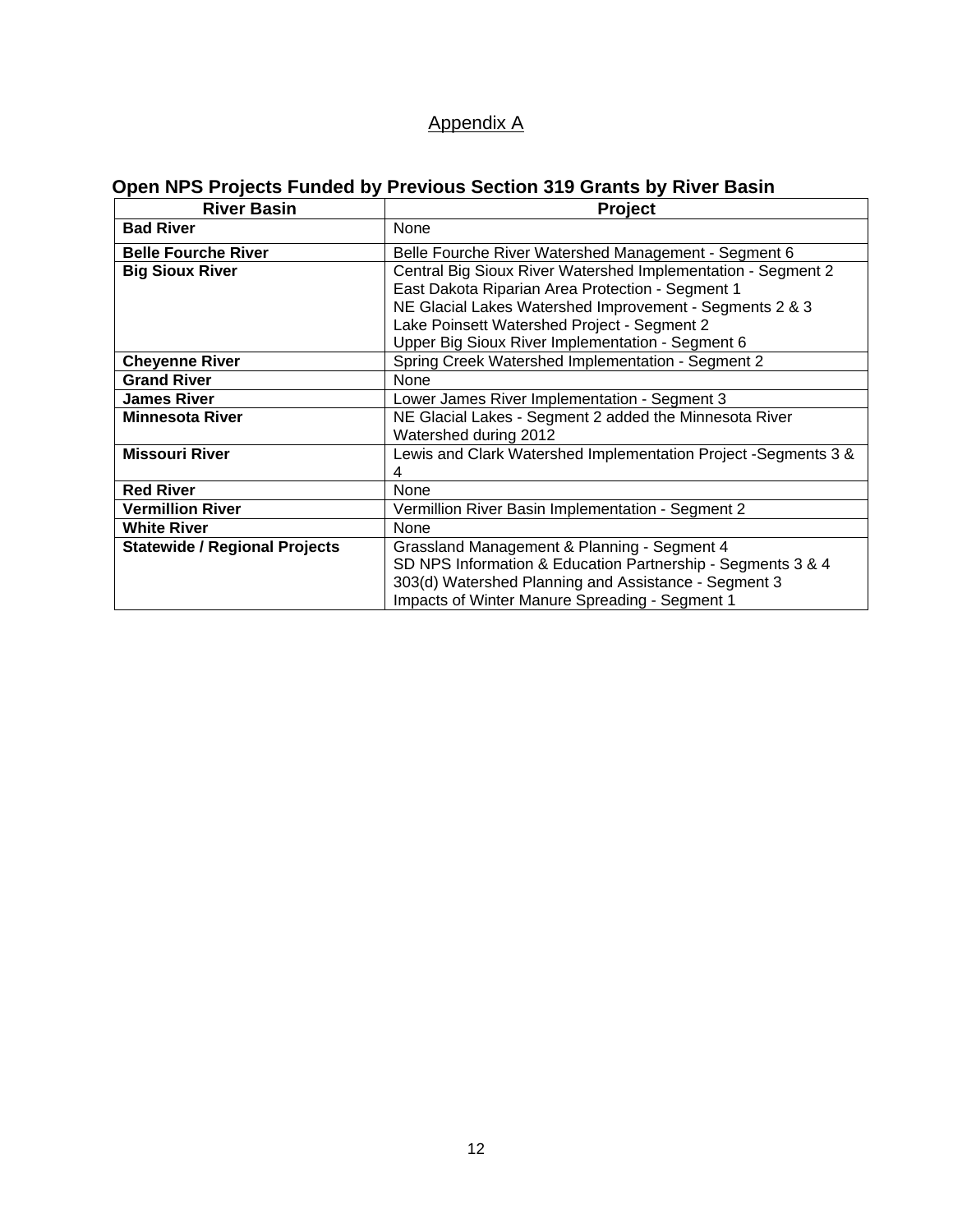## Appendix B

## **Completed Section 319 Projects by River Basin**

| <b>River Basin</b>         | Project                                                                     |
|----------------------------|-----------------------------------------------------------------------------|
| <b>Bad River</b>           | Bad River Water Quality Project - Phase II                                  |
|                            | Bad River Water Quality Project - Phase III                                 |
|                            | Hayes and Waggoner Lakes TMDL                                               |
|                            | <b>Upper Bad River Demonstration</b>                                        |
| <b>Belle Fourche River</b> | Bear Butte Creek Riparian Demonstration                                     |
|                            | <b>Belle Fourche River Assessment</b>                                       |
|                            | Belle Fourche River Watershed Management Plan - Segments 1, 2, 3, 4         |
|                            | and 5                                                                       |
| <b>Big Sioux River</b>     | <b>Bachelor Creek Assessment</b>                                            |
|                            | Bachelor Creek Hydrologic Unit                                              |
|                            | <b>Big Sioux Bank Stability</b>                                             |
|                            | <b>Big Sioux TMDL Through Sioux Falls</b>                                   |
|                            | <b>Big Sioux Well Head Protection</b>                                       |
|                            | <b>Blue Dog Lake Assessment</b>                                             |
|                            | Blue Dog Lake Watershed Improvement                                         |
|                            | Central Big Sioux River Implementation - Segment 1                          |
|                            | Central Big Sioux River (Interim) Project                                   |
|                            | Deuel County Lakes Implementation                                           |
|                            | Enemy Swim Lake Implementation                                              |
|                            | Lake Campbell Watershed Restoration                                         |
|                            | Lakes Cochrane/Oliver Watershed Improvement                                 |
|                            | Lakes Herman/Madison/Brant Implementation                                   |
|                            | Lake Kampeska Watershed                                                     |
|                            | Lake Norden/Lake Albert/Lake St. John Assessment                            |
|                            | Lake Poinsett Watershed - Segment 1 & 2                                     |
|                            | Lower Big Sioux River Implementation - Segment 1 & 2                        |
|                            | Northeast Glacial Lakes - Segment 1 & 2                                     |
|                            | <b>Pickerel Lake Protection</b>                                             |
|                            | Roy Lake Assessment                                                         |
|                            | Upper Big Sioux River Watershed - Segments 1, 2, 3 & 4                      |
|                            | Wall Lake Watershed Project                                                 |
|                            | Wall Lake Post Project Assessment                                           |
| <b>Cheyenne River</b>      | Cheyenne River Phase I TMDL Assessment                                      |
|                            | Foster Creek Riparian Demonstration - Stanley Co.                           |
|                            | Lower Cheyenne River TMDL Assessment - Phase I                              |
|                            | Lower Cheyenne River TMDL Assessment 2<br><b>Piedmont Valley Assessment</b> |
|                            | Rapid City Storm Water                                                      |
|                            | Spring Creek Implementation - Segment 1                                     |
| <b>Grand River</b>         | Shadehill Lake Protection Staffing & Support                                |
| <b>James River</b>         | Brown County Implementation - Segment 2                                     |
|                            | Clear Lake Assessment - Marshall Co.                                        |
|                            | Cottonwood & Louise TMDL                                                    |
|                            | Elm Lake Implementation Project                                             |
|                            | Firesteel Creek/Lake Mitchell Watershed Project - Segments 1 & 2            |
|                            | Foster Creek Riparian Demonstration - Beadle Co.                            |
|                            | Jones Lake/ Rose Hill Lake TMDL                                             |
|                            | Jones Lake/Rose Hill Lake Watershed Implementation                          |
|                            | Lake Byron Watershed                                                        |
|                            | Lakes Cottonwood and Louis Implementation                                   |
|                            | Lake Faulkton Watershed Implementation                                      |
|                            | Lake Hanson / Pierre Creek Implementation                                   |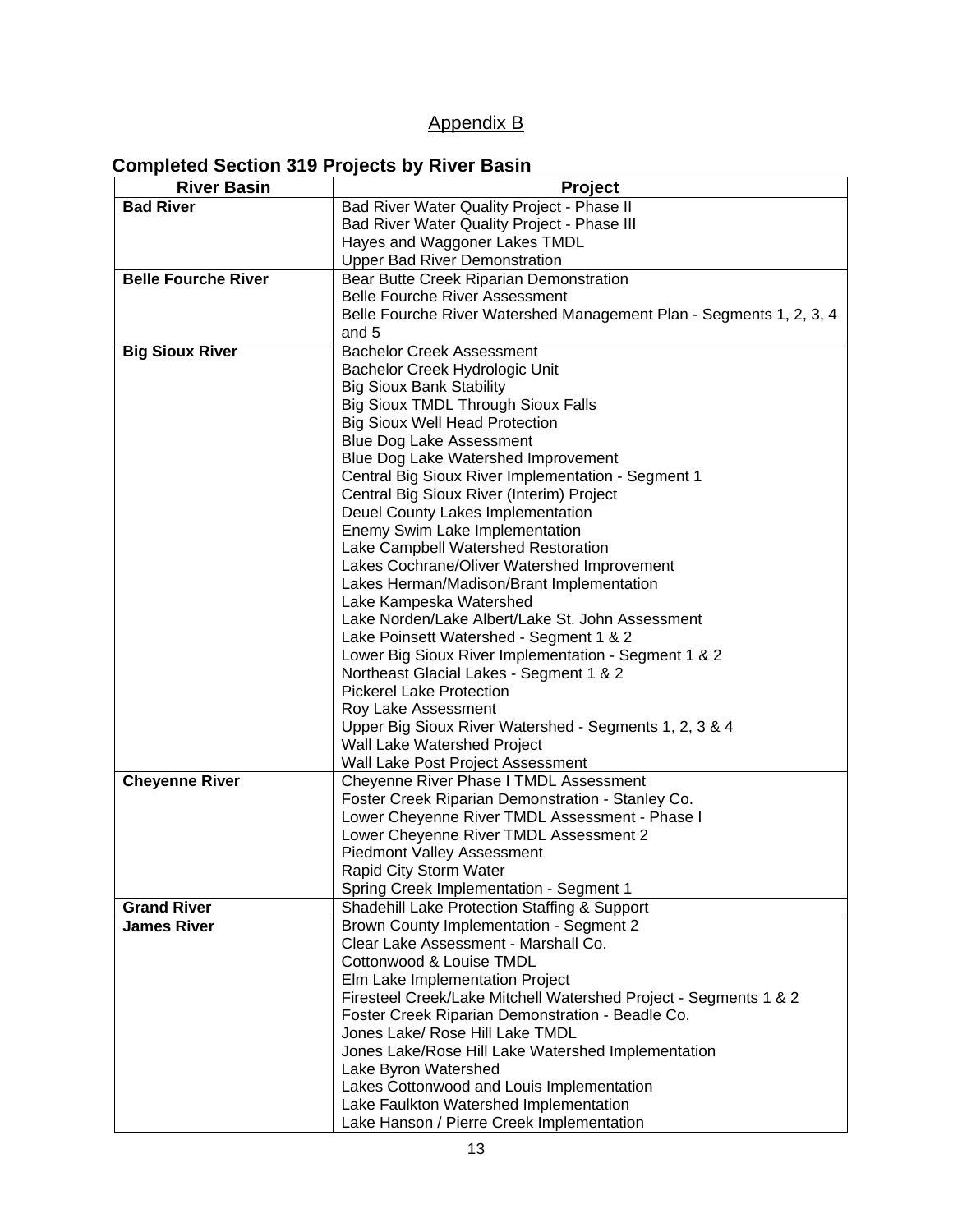|                           | Lake Mitchell Watershed Assessment                            |  |
|---------------------------|---------------------------------------------------------------|--|
|                           | Lake Redfield Restoration                                     |  |
|                           | Lower James River Assessment                                  |  |
|                           | Lower James River Implementation - Segment 1 & 2              |  |
|                           | Loyalton and Cresbard Lakes TMDL                              |  |
|                           | Mina Lake Water Quality Assessment                            |  |
|                           | <b>Moccasin Creek TMDL</b>                                    |  |
|                           | Ravine Lake Watershed                                         |  |
|                           | <b>Richmond Lake Watershed</b>                                |  |
|                           | <b>Richmond Lake Assessment</b>                               |  |
|                           | Twin Lakes/Wilmarth Lake Assessment                           |  |
|                           | <b>Upper James River Assessment</b>                           |  |
|                           | Upper Snake Creek Implementation - Segment 1                  |  |
|                           | White Lake Dam TMDL                                           |  |
| <b>Missouri River</b>     | <b>Burke Lake Assessment</b>                                  |  |
|                           | <b>Burke Lake Restoration</b>                                 |  |
|                           |                                                               |  |
|                           | Lewis and Clark Implementation - Segment 1, 2 & 3 *           |  |
|                           | <b>Medicine Creek Assessment</b>                              |  |
|                           | Medicine Creek Watershed Project - Segment 1                  |  |
|                           | Okobojo Creek Watershed Assessment                            |  |
|                           | Pocasse / Campbell Watershed Assessment                       |  |
|                           | South Central Lakes Watershed Assessment                      |  |
|                           | Spring Creek Implementation (Campbell Co.) - Segment 1        |  |
| <b>Red River</b>          | Lake Traverse Watershed Assessment                            |  |
| <b>Vermillion River</b>   | Kingsbury County Lakes Assessment                             |  |
|                           | Kingsbury Lakes Implementation                                |  |
|                           | Swan Lake Restoration                                         |  |
|                           | Turkey Ridge Creek Implementation - Segment 1                 |  |
|                           | Vermillion River Basin Assessment                             |  |
|                           | Vermillion River Basin Implementation - Segment 1             |  |
| <b>White River</b>        | White River Phase I Assessment                                |  |
|                           | Little White River TMDL Assessment                            |  |
| <b>Statewide/Regional</b> | Abandoned Well Sealing                                        |  |
| <b>Projects</b>           | Animal Waste Management 1 & 2                                 |  |
|                           | Animal Nutrient Management Team 3 & 4                         |  |
|                           | Animal Waste Team (Buffer salesmen)                           |  |
|                           | <b>Black Hills Stream Temperature Assessment</b>              |  |
|                           | <b>Bootstraps</b>                                             |  |
|                           | <b>Buffer Planning and Assistance</b>                         |  |
|                           | Coordinated Resource Management 1& 2                          |  |
|                           | East River Area Riparian Demonstration 1 & 2                  |  |
|                           | East River Riparian Grazing I                                 |  |
|                           | Evaluating Phosphorus Loss on a Watershed                     |  |
|                           | Grassland Management and Planning - Segment 1, 2 & 3          |  |
|                           | <b>Evaluating Vegetative Treatment Areas</b>                  |  |
|                           | <b>Ground Water Monitoring Network</b>                        |  |
|                           | Manure Management Based on Soil Phosphorus                    |  |
|                           | Manure Management Based on Soil Phosphorus - Additional Soils |  |
|                           | Nitrogen & Pesticides in Ground Water                         |  |
|                           | Nonpoint Source Information & Education 1989                  |  |
|                           | Nonpoint Source Information & Education 1994                  |  |
|                           | Nonpoint Source Information & Education 1996                  |  |
|                           | Nonpoint Source Information & Education 1998                  |  |
|                           | Nonpoint Source Information & Education 2004 - Segment 1      |  |
|                           | Nonpoint Source Information & Education 2007 - Segment 2      |  |
|                           | Nonpoint Source Information & Education 2010 - Segment 3      |  |
|                           | Precision Manure Management to Improve WQ                     |  |
|                           |                                                               |  |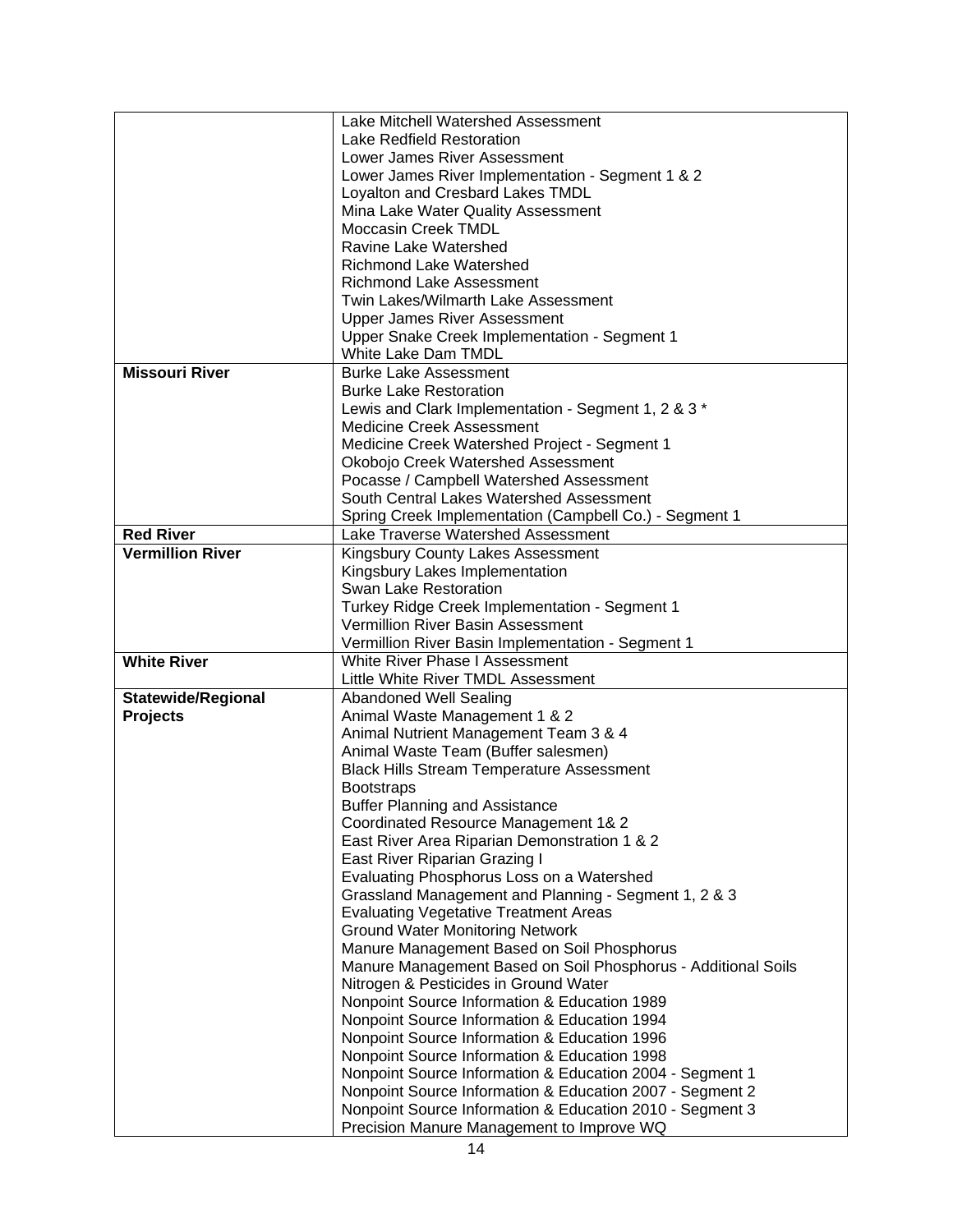| <b>Rainfall Simulator</b><br>Reference Site Validation & Bio-monitoring |
|-------------------------------------------------------------------------|
| Riparian Area Restoration & Protection - Segment 1                      |
| Riparian Grazing Workshop                                               |
| South Dakota Association of Conservation Districts                      |
| 303(d) Watershed Planning & Assistance - Segment 1 & 2                  |
| South Dakota Lake Protection                                            |
| Statewide Lake Assessment                                               |
| <b>Wetlands Education Project</b>                                       |
|                                                                         |

(\* indicates Final Report being drafted)

## Appendix C

# **Completed Section 604(b) Projects by River Basin**

| <b>Bad River Basin</b>           | <b>Bad River Phase IA</b>                                        |  |
|----------------------------------|------------------------------------------------------------------|--|
|                                  | <b>Bad River Phase IB</b>                                        |  |
| <b>Belle Fourche River Basin</b> | Belle Fourche River TMDL Project                                 |  |
|                                  | Streambank Erosion Assessment - Upper Whitewood Creek            |  |
|                                  | Whitewood Creek Streambank Assessment Project                    |  |
|                                  | Whitewood Creek Watershed Project Planning                       |  |
|                                  | Whitewood Creek Bacterial Source Tracking                        |  |
| <b>Big Sioux River Basin</b>     | Bacterial Source Tracking and Lower Big Sioux TMDL               |  |
|                                  | <b>Big Sioux Aquifer Protection Project</b>                      |  |
|                                  | <b>Big Sioux Aquifer Study</b>                                   |  |
|                                  | <b>Big Sioux River Bank Stabilization Demonstration Project</b>  |  |
|                                  | Big Sioux River Riparian Assessment (Moody/Minnehaha)            |  |
|                                  | Brookings Area TMDL Sampling Project                             |  |
|                                  | Covell Lake TMDL (Combined with Sioux Falls Big Sioux River TMDL |  |
|                                  | Project)                                                         |  |
|                                  | Pelican Lake Control Structure Feasibility                       |  |
|                                  | Lake Alvin/Nine Mile Creek TMDL                                  |  |
|                                  | Lake Campbell TMDL Assessment                                    |  |
|                                  | Lakes Herman, Madison, Brandt Project Planning                   |  |
|                                  | Lake Poinsett Project Planning and Design                        |  |
|                                  | North Central Big Sioux/Oakwood Lake TMDL                        |  |
|                                  | Sioux Falls - Big Sioux River TMDLs                              |  |
|                                  | <b>Upper Big Sioux Watershed AGNPS</b>                           |  |
| <b>Cheyenne River Basin</b>      | Develop NPS BMPs Western Pennington Co. Drainage District        |  |
|                                  | <b>French Creek Assessment</b>                                   |  |
|                                  | Galena Fire Project                                              |  |
|                                  | Rapid Creek and Aquifer Assessment Project                       |  |
|                                  | Rapid Creek NPS Assessment Project                               |  |
|                                  | Rapid Creek Stormwater Impact Prioritization                     |  |
|                                  | <b>Custer State Parks Lakes Assess. Report Preparation</b>       |  |
|                                  | <b>Spring Creek Bacterial Source Tracking</b>                    |  |
| <b>Grand River Basin</b>         | <b>Grand River Watershed TMDL</b>                                |  |
| <b>James River Basin</b>         | <b>Broadland Creek Watershed Study</b>                           |  |
|                                  | Firesteel Creek/Lake Mitchell WQ Needs Assessment                |  |
|                                  | James River TMDL Project                                         |  |
|                                  | Landowner Survey                                                 |  |
|                                  | Lake Faulkton Assessment Project                                 |  |
|                                  | Lake Louise Water Quality Monitoring                             |  |
|                                  | Mina Lake Water Quality Project                                  |  |
|                                  | Ravine Lake Diagnostic/Feasibility Study                         |  |
|                                  | Turtle Creek/Lake Redfield Landowner Survey                      |  |
|                                  | Wylie Pond/ Moccasin Creek Watershed TMDL                        |  |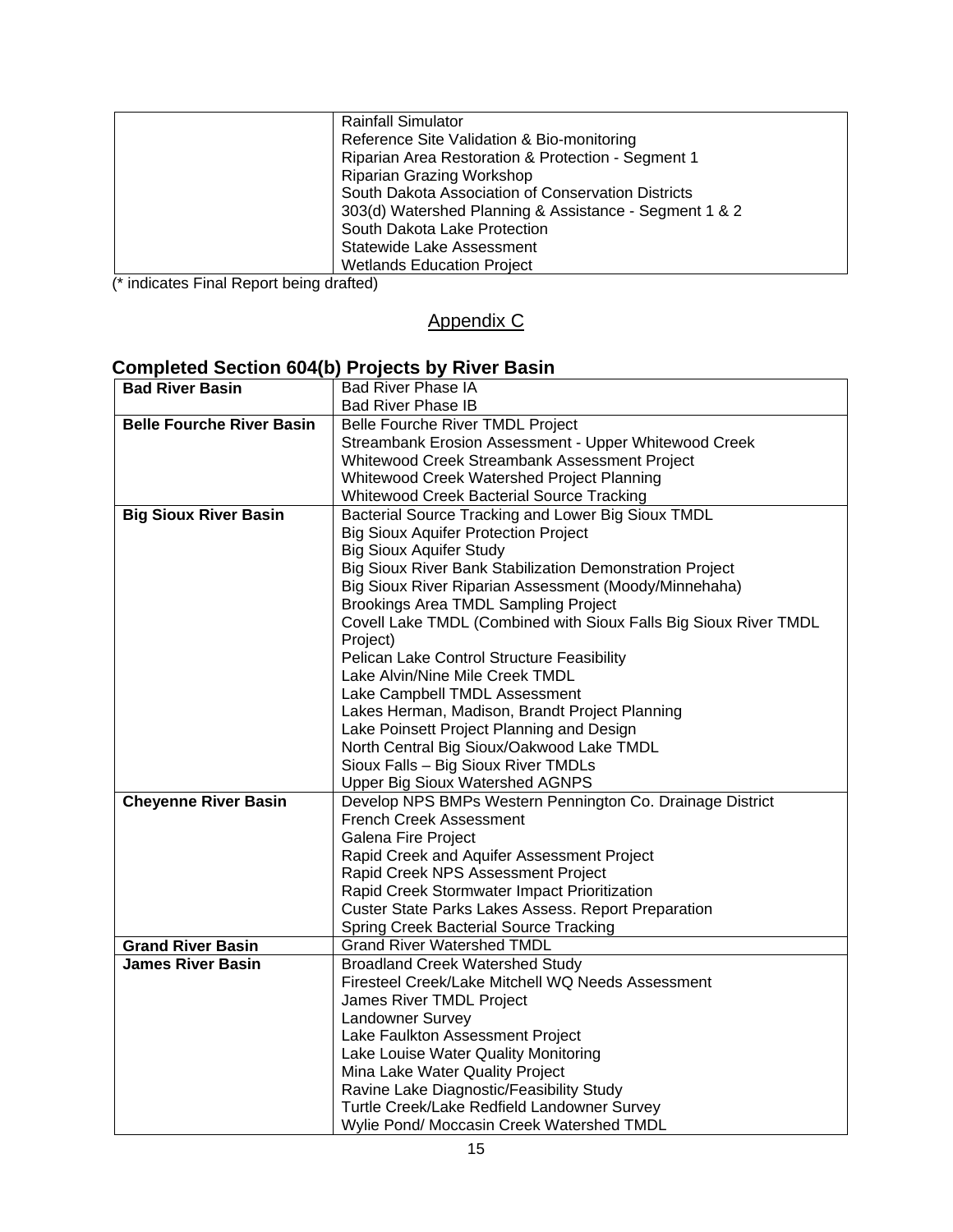| <b>Minnesota River Basin</b>  | Blue Dog Lake/Enemy Swim Septic Leachate Survey                                   |  |
|-------------------------------|-----------------------------------------------------------------------------------|--|
|                               | Fish Lake Water Level and Quality Study                                           |  |
|                               | Lake Cochrane/Oliver TMDL                                                         |  |
|                               | Lake Hendricks Restoration Assessment                                             |  |
|                               | Lake Traverse/Little Minnesota River Land Inventory                               |  |
| <b>Missouri River Basin</b>   | <b>Burke Lake Diagnostic/Feasibility Study</b>                                    |  |
|                               | Lake Andes Watershed Treatment Project                                            |  |
|                               | Lake Pocasse/Lake Campbell/Spring Creek TMDL                                      |  |
|                               | Lewis and Clark TMDL Project                                                      |  |
|                               | Platte Lake Planning                                                              |  |
|                               | Randall RC&D Implementation Planning                                              |  |
| <b>Vermillion River Basin</b> | Turkey Ridge Creek Watershed Assessment Project                                   |  |
|                               | Vermillion River Basin Watershed Planning                                         |  |
|                               | West Yankton Sanitary Sewer Survey                                                |  |
| <b>White River Basin</b>      | White River Preservation Project                                                  |  |
|                               | White River Watershed Data Collection Project                                     |  |
|                               | White River/Little White River TMDL Project                                       |  |
| <b>Statewide</b>              | Bacterial Source Typing: Sample Preparation and Analysis Project                  |  |
|                               | Black Hills & Eastern SD Taxonomic analyses of 2007 & 2008 samples                |  |
|                               | Black Hills Biological Sampling - 2006 samples                                    |  |
|                               | Black Hills Biological Sampling - 2007 samples                                    |  |
|                               | Black Hills Biological Sampling - 2008 samples                                    |  |
|                               | Black Hills Biological Sampling - 2009 and 2010 samples                           |  |
|                               | <b>Black Hills Stream Temperature TMDL Project</b><br><b>Chemical Containment</b> |  |
|                               | Demonstrate Slash Pile Use Control Erosion on Fragile Soils                       |  |
|                               |                                                                                   |  |
|                               | Digitize Soils Maps for South Dakota                                              |  |
|                               | <b>Detention Cell Demonstration Project</b>                                       |  |
|                               | East River Riparian Demonstration Project<br><b>Forestry BMP Pamphlet</b>         |  |
|                               |                                                                                   |  |
|                               | <b>Groundwater Protection Project</b><br>Livestock Waste Management Handbook      |  |
|                               | Local WQ Planning Through Hydrologic Unit Planning                                |  |
|                               | North Central RC&D HU Implementation                                              |  |
|                               | Pesticide and Fertilizer Groundwater Study                                        |  |
|                               | Pesticide and Nitrogen Program                                                    |  |
|                               | Riparian Area Forestry Project                                                    |  |
|                               | Statewide Lake Surveys 2011 - 2012                                                |  |
|                               | Statewide Mercury TMDL Project                                                    |  |
|                               | <b>Stockgrowers Speaker</b>                                                       |  |
|                               | Taxonomic Identification & Enumeration of Biological Samples                      |  |
|                               | Terry Redlin Institute Wetlands Education Project                                 |  |
|                               | Water Quality Study of SD Glacial Lakes and Wetlands                              |  |
|                               | Wetland Assessment for the Nonpoint Source Program                                |  |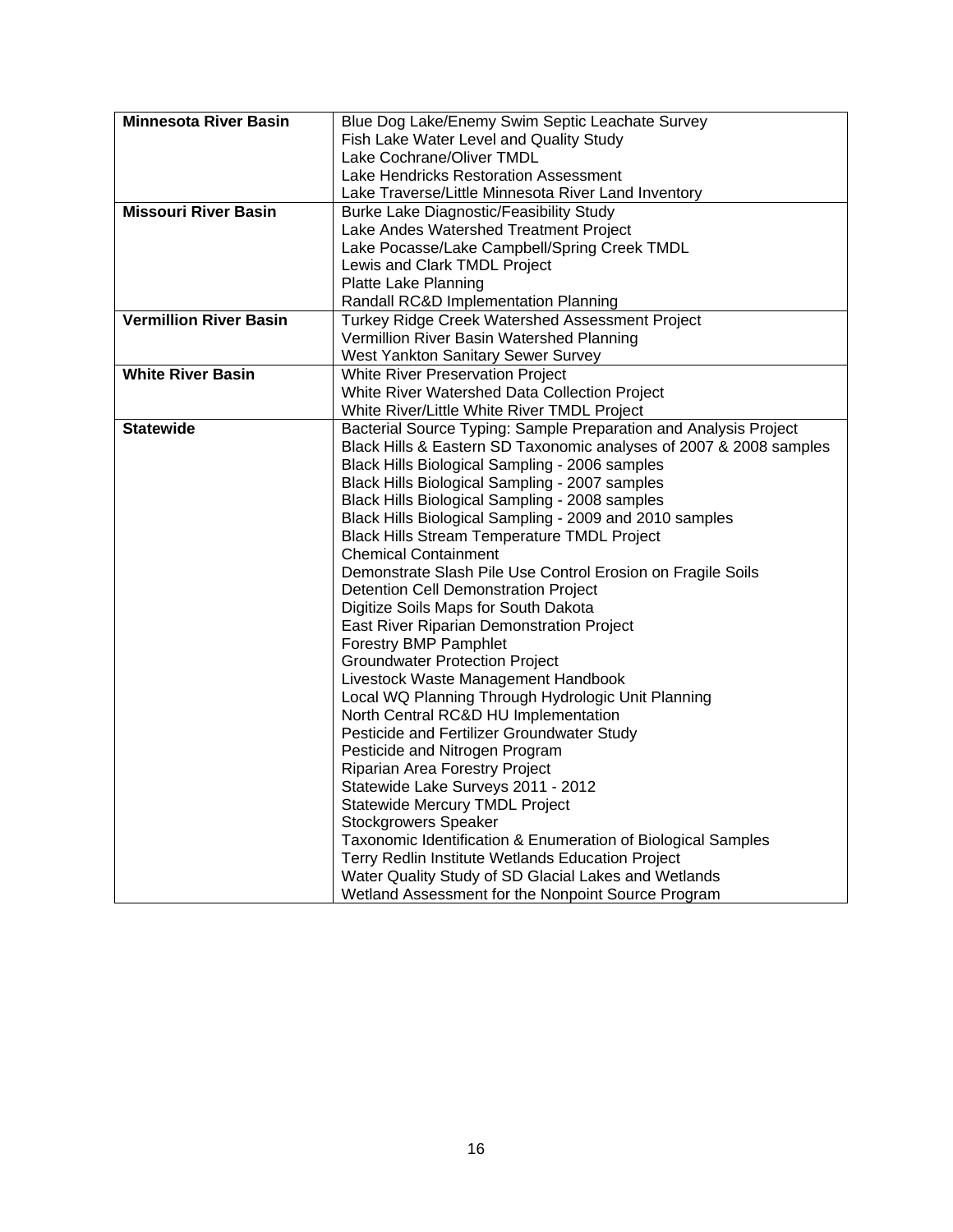## Appendix D

# **Completed Section 106 Projects**

| <b>Project</b>                                               |
|--------------------------------------------------------------|
| <b>Center Lake Report Writing</b>                            |
| Cottonwood Creek Watershed TMDL Assessment                   |
| <b>DENR Monitoring Supplies and Equipment</b>                |
| <b>DENR Stream Reference Site Development</b>                |
| Digital Line Graphs                                          |
| Digitized SD Soil Survey                                     |
| East Dakota WDD 2012 Water Quality Monitoring                |
| Equipment for Lower Big Sioux and Spring Creek Assessment    |
| Fish Lake/Lake Alice Assessment                              |
| <b>Gauging Equipment</b>                                     |
| <b>Gauging Stations</b>                                      |
| Lake Hanson Assessment Project                               |
| Lewis and Clark Watershed Assessment                         |
| Lower Cheyenne River TMDL Assessment - Phase I               |
| Lower James River TMDL Assessment                            |
| <b>Mercury Sampling</b>                                      |
| Missouri River Monitoring                                    |
| Northern Glaciated Plains Ref. Site Validation & Bio Toolkit |
| Remote Sensing - AGNPS Crop Layers                           |
| School - Bullhead Watershed Assessment - TMDL                |
| Sediment Diatom Dating through Radiochemistry                |
| Selection and & Validation of Stream Reference Sites         |
| Spring Creek/Sheridan Lake Assessment                        |
| Statewide Lakes Assessment (2002 - 2006)                     |
| Statewide Aquatic Macro-invertebrate Collection              |
| <b>Statistics Training Course</b>                            |
| <b>Upper Cheyenne River TMDL</b>                             |
| <b>Upper Rapid Creek Assessment</b>                          |
|                                                              |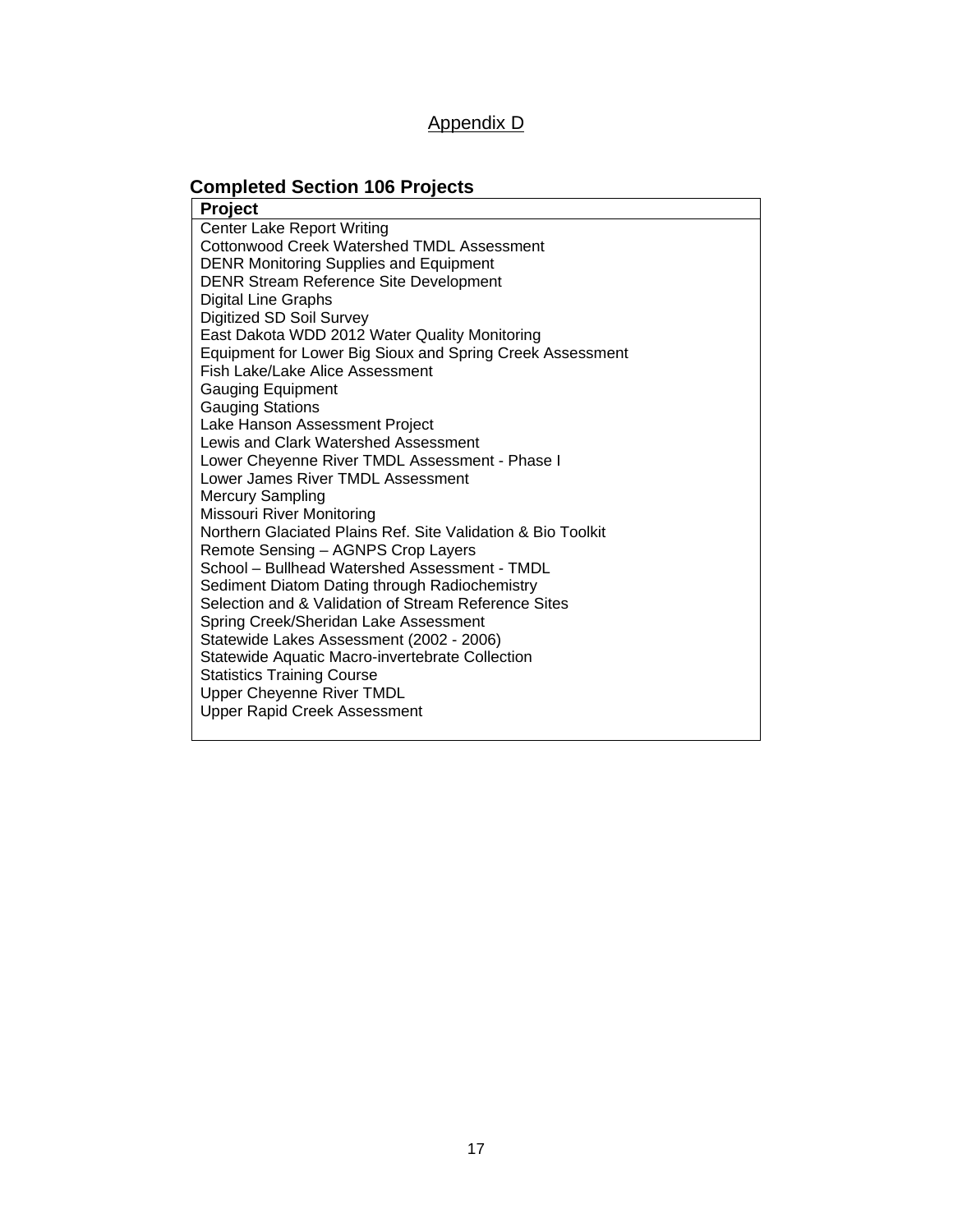# Appendix E

# **319 Matching Funds Accrued Through 9/30/14**

| Grant                 | Grant Award (\$) | <b>Total Match</b> | <b>Expenditures</b> | <b>Match Required</b>           |                 |  |
|-----------------------|------------------|--------------------|---------------------|---------------------------------|-----------------|--|
|                       |                  | Required (\$)      | thru 9/30/14(\$)    | <b>Against Expenditures(\$)</b> | Documented (\$) |  |
| 319 Implementation 89 | 1,594,000        | 1,062,667          | 1,594,000           | 1,062,667                       | 1,315,016       |  |
| 319 Implementation 90 | 800,137          | 885,994            | 800,137             | 885,994                         | 885,994         |  |
| 319 Implementation 91 | 655,851          | 437,234            | 655,797             | 437,198                         | 437,199         |  |
| 319 Implementation 92 | 795,000          | 530,000            | 794,836             | 529,891                         | 535,421         |  |
| 319 Implementation 93 | 1,090,839        | 727,227            | 1,090,839           | 727,227                         | 779,175         |  |
| 319 Implementation 94 | 1,415,142        | 943,508            | 1,415,142           | 943,508                         | 1,188,561       |  |
| 319 Implementation 95 | 1,699,669        | 1,133,119          | 1,699,669           | 1,133,119                       | 1,154,183       |  |
| 319 Implementation 96 | 1,126,685        | 751,123            | 1,126,685           | 751,123                         | 787,159         |  |
| 319 Implementation 97 | 1,253,790        | 835,902            | 1,253,790           | 835,902                         | 1,484,877       |  |
| 319 Implementation 98 | 1,296,790        | 864,531            | 1,296,790           | 864,531                         | 860,355         |  |
| 319 Implementation 99 | 2,791,400        | 1,860,933          | 2,791,400           | 1,860,933                       | 1,861,025       |  |
| 319 Implementation 00 | 3,008,897        | 2,005,931          | 3,008,897           | 2,005,931                       | 2,005,931       |  |
| 319 Implementation 01 | 3,267,900        | 2,178,600          | 3,267,900           | 2,178,600                       | 2,356,825       |  |
| 319 Implementation 02 | 3,142,900        | 2,095,268          | 3,142,900           | 2,095,268                       | 2,095,268       |  |
| 319 Implementation 03 | 3,215,964        | 2,143,976          | 3,215,964           | 2,143,976                       | 2,143,976       |  |
| 319 Implementation 04 | 3,090,200        | 2,060,133          | 3,090,200           | 2,060,133                       | 2,060,769       |  |
| 319 Implementation 05 | 2,651,624        | 1,767,750          | 2,651,624           | 1,767,750                       | 1,767,750       |  |
| 319 Implementation 06 | 2,583,000        | 1,722,000          | 2,583,000           | 1,722,000                       | 1,722,000       |  |
| 319 Implementation 07 | 2,470,700        | 1,647,133          | 2,470,700           | 1,647,133                       | 1,678,147       |  |
| 319 Imp / Admin 08    | 3,160,100        | 2,106,733          | 3,160,100           | 2,106,733                       | 2,106,733       |  |
| 319 Imp / Admin 09    | 3,160,100        | 2,106,733          | 3,160,100           | 2,106,733                       | 2,106,733       |  |
| 319 Imp / Admin 10    | 3,160,100        | 2,106,733          | 3,026,970           | 2,017,980                       | 2,106,733       |  |
| 319 Imp / Admin 11    | 2,744,000        | 1,829,333          | 2,045,349           | 1,363,566                       | 1,829,333       |  |
| 319 Imp / Admin 12    | 2,564,000        | 1,709,333          | 1,741,631           | 1,161,087                       | 1,709,334       |  |
| 319 Imp / Admin 13    | 2,431,000        | 1,620,667          | 1,762,831           | 1,175,221                       | 1,630,859       |  |
| 319 Imp / Admin 14    | 2,487,000        | 1,658,000          | 350,691             | 233,794                         | 315,186         |  |
| <b>Total</b>          | 57,656,788       | 38,790,561         | 53,197,942          | 35,817,998                      | 38,924,542      |  |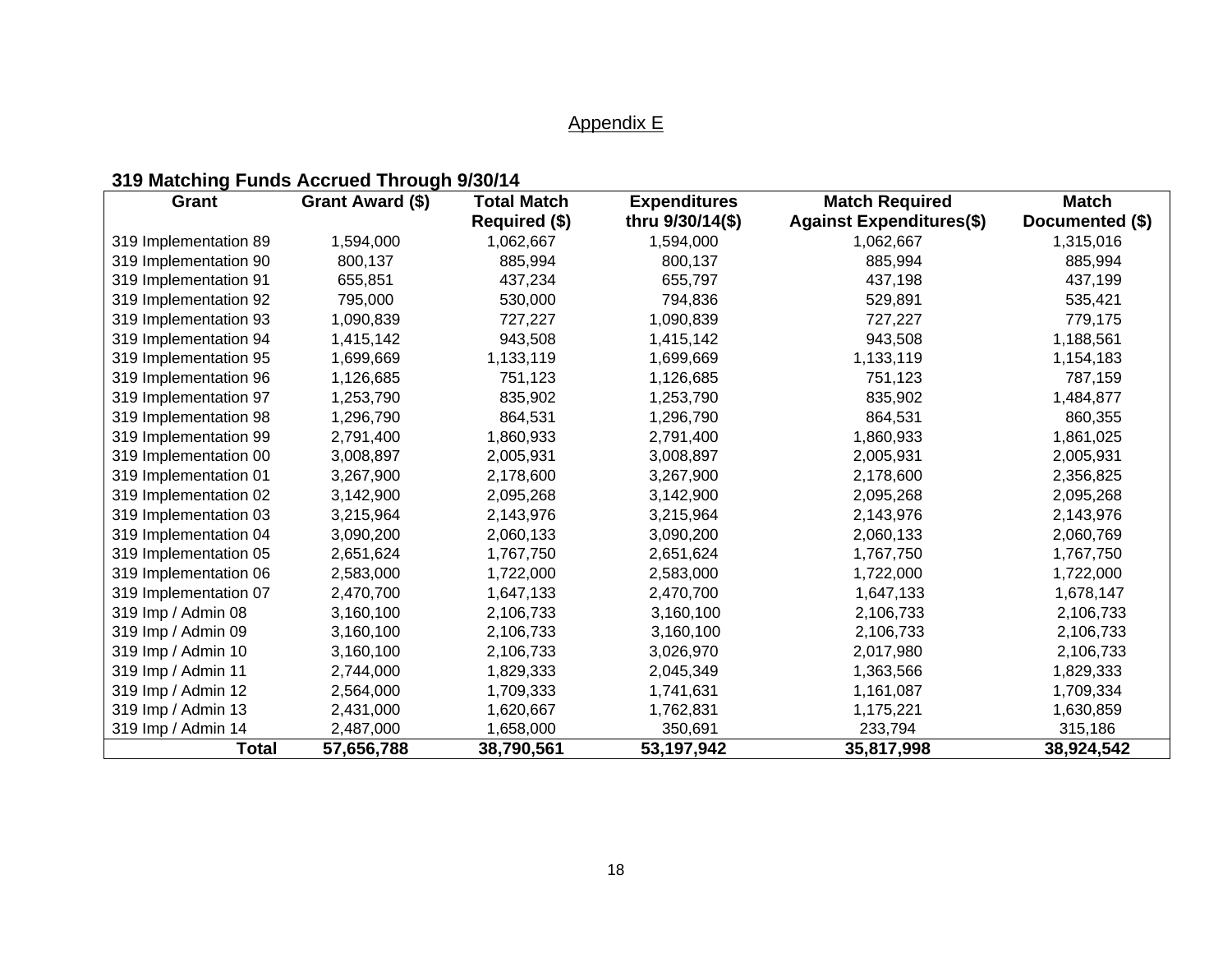## Appendix F

| C9-99818509<br>October 1, 2013 - September 30, 2014<br>Cooperative Agreement: C9-99818509<br>Date of Award: June 10, 2009<br>Expiration Date: September 30, 2014<br>EPA Pass Thru Amount: \$2,480,000.00<br>EPA Total: \$3,160,100<br>Summary<br>A total of six projects were approved for funding through the FFY2009 Cooperative Agreement (Table 1). Four of the six projects were awarded<br>\$1,521,500 in base funds and three of the six projects received \$1,638,600 in incremental funding.<br>Table 1. Summary of Section 319 projects approved for funding through the FY09 Cooperative Agreement.<br><b>GRTS</b><br>Project<br>Number<br>2009 Projects (Current as of October 2014<br><b>Master Grant</b><br><b>Base</b><br>Incremental<br>Total<br><b>Status</b><br><b>Staff &amp; Technical Support</b><br>\$680,100.00 Completed, all 2009 funds spent<br><b>FY09</b><br>\$680,100.00<br>5<br>Lewis & Clark Watershed Imp. Segment - 2<br>\$687,064.76 Completed, final report Approved<br><b>FY09</b><br>\$101,400.00<br>\$585,664.76<br>2<br>Belle Fourche River Watershed Mgmt. & Imp. Seg. 4<br>\$355,135.55 Completed, final report Approved<br><b>FY09</b><br>\$355, 135.55<br>3<br>Lower James River Watershed Imp. Segment 2<br><b>FY09</b><br>\$315,166.02<br>\$315,166.02 Completed, final report Approved<br>4<br>NE Glacial Lakes Imp. Segment 2<br>\$350,000.00 Completed, final report Approved<br><b>FY09</b><br>\$350,000.00<br>6<br>Brown County Water Quality Improvement Imp. Seg. 2<br>\$47,170.32 Completed final report Approved<br><b>FY09</b><br>\$47,170.32<br>Impacts of Winter Manure Spreading<br>\$4,905.42<br>\$4,905.42 On-Schedule, all 2009 funds spent<br><b>FY07</b><br>$\overline{7}$<br><b>Black Hills Stream Temp Assessment</b><br><b>FY10</b><br>\$67,400.00 Completed, final report Approved<br>\$67,400.00<br>10 <sup>1</sup><br>Medicine Creek Segments 1 & 2<br><b>FY05</b><br>\$46,685.20 Completed, final report Approved<br>\$46,685.20<br>11<br>Central Big Sioux River - Interim<br>Completed, funds moved to CBS segment 2, final report Approved<br><b>FY09</b><br>12<br>Central Big Sioux River Segment 2<br><b>FY11</b><br>\$100,330.23<br>\$100,330.23 On-Schedule, all 2009 funds spent<br>13<br>Vermillion Segment 1<br>\$100,000.00 Completed final report Approved<br><b>FY06</b><br>\$100,000.00<br>14<br>Grassland Management & Planning Segment 3<br><b>FY10</b><br>\$53,566.72 Completed final report Approved<br>\$53,566.72<br>15<br>Lower James River Watershed Imp. Segment 3<br>\$74,833.98 On-Schedule, all 2009 funds spent<br><b>FY12</b><br>\$74,833.98<br>3<br>Lewis & Clark Watershed Segment 3<br><b>FY11</b><br>\$277,741.80 Completed, final report being drafted<br>\$277,741.80<br>6<br>Unobligated / Available<br>\$0.00<br>\$0.00<br>Total<br>\$1,521,500.00 \$1,638,600.00<br>\$3,160,100.00<br><b>Pass Thru Grants Total</b><br>\$841,400.00 \$1,638,600.00<br>\$2,480,000.00<br>Remaining to be Spent as of 10/01/2014: \$0.00<br>* Original Projects |  | SOUTH DAKOTA NONPOINT SOURCE PROGRESS REPORT (FINAL) |  |  |  |  |  |  |  |
|----------------------------------------------------------------------------------------------------------------------------------------------------------------------------------------------------------------------------------------------------------------------------------------------------------------------------------------------------------------------------------------------------------------------------------------------------------------------------------------------------------------------------------------------------------------------------------------------------------------------------------------------------------------------------------------------------------------------------------------------------------------------------------------------------------------------------------------------------------------------------------------------------------------------------------------------------------------------------------------------------------------------------------------------------------------------------------------------------------------------------------------------------------------------------------------------------------------------------------------------------------------------------------------------------------------------------------------------------------------------------------------------------------------------------------------------------------------------------------------------------------------------------------------------------------------------------------------------------------------------------------------------------------------------------------------------------------------------------------------------------------------------------------------------------------------------------------------------------------------------------------------------------------------------------------------------------------------------------------------------------------------------------------------------------------------------------------------------------------------------------------------------------------------------------------------------------------------------------------------------------------------------------------------------------------------------------------------------------------------------------------------------------------------------------------------------------------------------------------------------------------------------------------------------------------------------------------------------------------------------------------------------------------------------------------------------------------------------------------------------------------------------------------------------------------------------------------------------------------------------------------------------------------------------------------------------------------------------------------------------------------------------------------------------------------|--|------------------------------------------------------|--|--|--|--|--|--|--|
|                                                                                                                                                                                                                                                                                                                                                                                                                                                                                                                                                                                                                                                                                                                                                                                                                                                                                                                                                                                                                                                                                                                                                                                                                                                                                                                                                                                                                                                                                                                                                                                                                                                                                                                                                                                                                                                                                                                                                                                                                                                                                                                                                                                                                                                                                                                                                                                                                                                                                                                                                                                                                                                                                                                                                                                                                                                                                                                                                                                                                                                          |  |                                                      |  |  |  |  |  |  |  |
|                                                                                                                                                                                                                                                                                                                                                                                                                                                                                                                                                                                                                                                                                                                                                                                                                                                                                                                                                                                                                                                                                                                                                                                                                                                                                                                                                                                                                                                                                                                                                                                                                                                                                                                                                                                                                                                                                                                                                                                                                                                                                                                                                                                                                                                                                                                                                                                                                                                                                                                                                                                                                                                                                                                                                                                                                                                                                                                                                                                                                                                          |  |                                                      |  |  |  |  |  |  |  |
|                                                                                                                                                                                                                                                                                                                                                                                                                                                                                                                                                                                                                                                                                                                                                                                                                                                                                                                                                                                                                                                                                                                                                                                                                                                                                                                                                                                                                                                                                                                                                                                                                                                                                                                                                                                                                                                                                                                                                                                                                                                                                                                                                                                                                                                                                                                                                                                                                                                                                                                                                                                                                                                                                                                                                                                                                                                                                                                                                                                                                                                          |  |                                                      |  |  |  |  |  |  |  |
|                                                                                                                                                                                                                                                                                                                                                                                                                                                                                                                                                                                                                                                                                                                                                                                                                                                                                                                                                                                                                                                                                                                                                                                                                                                                                                                                                                                                                                                                                                                                                                                                                                                                                                                                                                                                                                                                                                                                                                                                                                                                                                                                                                                                                                                                                                                                                                                                                                                                                                                                                                                                                                                                                                                                                                                                                                                                                                                                                                                                                                                          |  |                                                      |  |  |  |  |  |  |  |
|                                                                                                                                                                                                                                                                                                                                                                                                                                                                                                                                                                                                                                                                                                                                                                                                                                                                                                                                                                                                                                                                                                                                                                                                                                                                                                                                                                                                                                                                                                                                                                                                                                                                                                                                                                                                                                                                                                                                                                                                                                                                                                                                                                                                                                                                                                                                                                                                                                                                                                                                                                                                                                                                                                                                                                                                                                                                                                                                                                                                                                                          |  |                                                      |  |  |  |  |  |  |  |
|                                                                                                                                                                                                                                                                                                                                                                                                                                                                                                                                                                                                                                                                                                                                                                                                                                                                                                                                                                                                                                                                                                                                                                                                                                                                                                                                                                                                                                                                                                                                                                                                                                                                                                                                                                                                                                                                                                                                                                                                                                                                                                                                                                                                                                                                                                                                                                                                                                                                                                                                                                                                                                                                                                                                                                                                                                                                                                                                                                                                                                                          |  |                                                      |  |  |  |  |  |  |  |
|                                                                                                                                                                                                                                                                                                                                                                                                                                                                                                                                                                                                                                                                                                                                                                                                                                                                                                                                                                                                                                                                                                                                                                                                                                                                                                                                                                                                                                                                                                                                                                                                                                                                                                                                                                                                                                                                                                                                                                                                                                                                                                                                                                                                                                                                                                                                                                                                                                                                                                                                                                                                                                                                                                                                                                                                                                                                                                                                                                                                                                                          |  |                                                      |  |  |  |  |  |  |  |
|                                                                                                                                                                                                                                                                                                                                                                                                                                                                                                                                                                                                                                                                                                                                                                                                                                                                                                                                                                                                                                                                                                                                                                                                                                                                                                                                                                                                                                                                                                                                                                                                                                                                                                                                                                                                                                                                                                                                                                                                                                                                                                                                                                                                                                                                                                                                                                                                                                                                                                                                                                                                                                                                                                                                                                                                                                                                                                                                                                                                                                                          |  |                                                      |  |  |  |  |  |  |  |
|                                                                                                                                                                                                                                                                                                                                                                                                                                                                                                                                                                                                                                                                                                                                                                                                                                                                                                                                                                                                                                                                                                                                                                                                                                                                                                                                                                                                                                                                                                                                                                                                                                                                                                                                                                                                                                                                                                                                                                                                                                                                                                                                                                                                                                                                                                                                                                                                                                                                                                                                                                                                                                                                                                                                                                                                                                                                                                                                                                                                                                                          |  |                                                      |  |  |  |  |  |  |  |
|                                                                                                                                                                                                                                                                                                                                                                                                                                                                                                                                                                                                                                                                                                                                                                                                                                                                                                                                                                                                                                                                                                                                                                                                                                                                                                                                                                                                                                                                                                                                                                                                                                                                                                                                                                                                                                                                                                                                                                                                                                                                                                                                                                                                                                                                                                                                                                                                                                                                                                                                                                                                                                                                                                                                                                                                                                                                                                                                                                                                                                                          |  |                                                      |  |  |  |  |  |  |  |
|                                                                                                                                                                                                                                                                                                                                                                                                                                                                                                                                                                                                                                                                                                                                                                                                                                                                                                                                                                                                                                                                                                                                                                                                                                                                                                                                                                                                                                                                                                                                                                                                                                                                                                                                                                                                                                                                                                                                                                                                                                                                                                                                                                                                                                                                                                                                                                                                                                                                                                                                                                                                                                                                                                                                                                                                                                                                                                                                                                                                                                                          |  |                                                      |  |  |  |  |  |  |  |
|                                                                                                                                                                                                                                                                                                                                                                                                                                                                                                                                                                                                                                                                                                                                                                                                                                                                                                                                                                                                                                                                                                                                                                                                                                                                                                                                                                                                                                                                                                                                                                                                                                                                                                                                                                                                                                                                                                                                                                                                                                                                                                                                                                                                                                                                                                                                                                                                                                                                                                                                                                                                                                                                                                                                                                                                                                                                                                                                                                                                                                                          |  |                                                      |  |  |  |  |  |  |  |
|                                                                                                                                                                                                                                                                                                                                                                                                                                                                                                                                                                                                                                                                                                                                                                                                                                                                                                                                                                                                                                                                                                                                                                                                                                                                                                                                                                                                                                                                                                                                                                                                                                                                                                                                                                                                                                                                                                                                                                                                                                                                                                                                                                                                                                                                                                                                                                                                                                                                                                                                                                                                                                                                                                                                                                                                                                                                                                                                                                                                                                                          |  |                                                      |  |  |  |  |  |  |  |
|                                                                                                                                                                                                                                                                                                                                                                                                                                                                                                                                                                                                                                                                                                                                                                                                                                                                                                                                                                                                                                                                                                                                                                                                                                                                                                                                                                                                                                                                                                                                                                                                                                                                                                                                                                                                                                                                                                                                                                                                                                                                                                                                                                                                                                                                                                                                                                                                                                                                                                                                                                                                                                                                                                                                                                                                                                                                                                                                                                                                                                                          |  |                                                      |  |  |  |  |  |  |  |
|                                                                                                                                                                                                                                                                                                                                                                                                                                                                                                                                                                                                                                                                                                                                                                                                                                                                                                                                                                                                                                                                                                                                                                                                                                                                                                                                                                                                                                                                                                                                                                                                                                                                                                                                                                                                                                                                                                                                                                                                                                                                                                                                                                                                                                                                                                                                                                                                                                                                                                                                                                                                                                                                                                                                                                                                                                                                                                                                                                                                                                                          |  |                                                      |  |  |  |  |  |  |  |
|                                                                                                                                                                                                                                                                                                                                                                                                                                                                                                                                                                                                                                                                                                                                                                                                                                                                                                                                                                                                                                                                                                                                                                                                                                                                                                                                                                                                                                                                                                                                                                                                                                                                                                                                                                                                                                                                                                                                                                                                                                                                                                                                                                                                                                                                                                                                                                                                                                                                                                                                                                                                                                                                                                                                                                                                                                                                                                                                                                                                                                                          |  |                                                      |  |  |  |  |  |  |  |
|                                                                                                                                                                                                                                                                                                                                                                                                                                                                                                                                                                                                                                                                                                                                                                                                                                                                                                                                                                                                                                                                                                                                                                                                                                                                                                                                                                                                                                                                                                                                                                                                                                                                                                                                                                                                                                                                                                                                                                                                                                                                                                                                                                                                                                                                                                                                                                                                                                                                                                                                                                                                                                                                                                                                                                                                                                                                                                                                                                                                                                                          |  |                                                      |  |  |  |  |  |  |  |
|                                                                                                                                                                                                                                                                                                                                                                                                                                                                                                                                                                                                                                                                                                                                                                                                                                                                                                                                                                                                                                                                                                                                                                                                                                                                                                                                                                                                                                                                                                                                                                                                                                                                                                                                                                                                                                                                                                                                                                                                                                                                                                                                                                                                                                                                                                                                                                                                                                                                                                                                                                                                                                                                                                                                                                                                                                                                                                                                                                                                                                                          |  |                                                      |  |  |  |  |  |  |  |
|                                                                                                                                                                                                                                                                                                                                                                                                                                                                                                                                                                                                                                                                                                                                                                                                                                                                                                                                                                                                                                                                                                                                                                                                                                                                                                                                                                                                                                                                                                                                                                                                                                                                                                                                                                                                                                                                                                                                                                                                                                                                                                                                                                                                                                                                                                                                                                                                                                                                                                                                                                                                                                                                                                                                                                                                                                                                                                                                                                                                                                                          |  |                                                      |  |  |  |  |  |  |  |
|                                                                                                                                                                                                                                                                                                                                                                                                                                                                                                                                                                                                                                                                                                                                                                                                                                                                                                                                                                                                                                                                                                                                                                                                                                                                                                                                                                                                                                                                                                                                                                                                                                                                                                                                                                                                                                                                                                                                                                                                                                                                                                                                                                                                                                                                                                                                                                                                                                                                                                                                                                                                                                                                                                                                                                                                                                                                                                                                                                                                                                                          |  |                                                      |  |  |  |  |  |  |  |
|                                                                                                                                                                                                                                                                                                                                                                                                                                                                                                                                                                                                                                                                                                                                                                                                                                                                                                                                                                                                                                                                                                                                                                                                                                                                                                                                                                                                                                                                                                                                                                                                                                                                                                                                                                                                                                                                                                                                                                                                                                                                                                                                                                                                                                                                                                                                                                                                                                                                                                                                                                                                                                                                                                                                                                                                                                                                                                                                                                                                                                                          |  |                                                      |  |  |  |  |  |  |  |
|                                                                                                                                                                                                                                                                                                                                                                                                                                                                                                                                                                                                                                                                                                                                                                                                                                                                                                                                                                                                                                                                                                                                                                                                                                                                                                                                                                                                                                                                                                                                                                                                                                                                                                                                                                                                                                                                                                                                                                                                                                                                                                                                                                                                                                                                                                                                                                                                                                                                                                                                                                                                                                                                                                                                                                                                                                                                                                                                                                                                                                                          |  |                                                      |  |  |  |  |  |  |  |
|                                                                                                                                                                                                                                                                                                                                                                                                                                                                                                                                                                                                                                                                                                                                                                                                                                                                                                                                                                                                                                                                                                                                                                                                                                                                                                                                                                                                                                                                                                                                                                                                                                                                                                                                                                                                                                                                                                                                                                                                                                                                                                                                                                                                                                                                                                                                                                                                                                                                                                                                                                                                                                                                                                                                                                                                                                                                                                                                                                                                                                                          |  |                                                      |  |  |  |  |  |  |  |
|                                                                                                                                                                                                                                                                                                                                                                                                                                                                                                                                                                                                                                                                                                                                                                                                                                                                                                                                                                                                                                                                                                                                                                                                                                                                                                                                                                                                                                                                                                                                                                                                                                                                                                                                                                                                                                                                                                                                                                                                                                                                                                                                                                                                                                                                                                                                                                                                                                                                                                                                                                                                                                                                                                                                                                                                                                                                                                                                                                                                                                                          |  |                                                      |  |  |  |  |  |  |  |
|                                                                                                                                                                                                                                                                                                                                                                                                                                                                                                                                                                                                                                                                                                                                                                                                                                                                                                                                                                                                                                                                                                                                                                                                                                                                                                                                                                                                                                                                                                                                                                                                                                                                                                                                                                                                                                                                                                                                                                                                                                                                                                                                                                                                                                                                                                                                                                                                                                                                                                                                                                                                                                                                                                                                                                                                                                                                                                                                                                                                                                                          |  |                                                      |  |  |  |  |  |  |  |
|                                                                                                                                                                                                                                                                                                                                                                                                                                                                                                                                                                                                                                                                                                                                                                                                                                                                                                                                                                                                                                                                                                                                                                                                                                                                                                                                                                                                                                                                                                                                                                                                                                                                                                                                                                                                                                                                                                                                                                                                                                                                                                                                                                                                                                                                                                                                                                                                                                                                                                                                                                                                                                                                                                                                                                                                                                                                                                                                                                                                                                                          |  |                                                      |  |  |  |  |  |  |  |
|                                                                                                                                                                                                                                                                                                                                                                                                                                                                                                                                                                                                                                                                                                                                                                                                                                                                                                                                                                                                                                                                                                                                                                                                                                                                                                                                                                                                                                                                                                                                                                                                                                                                                                                                                                                                                                                                                                                                                                                                                                                                                                                                                                                                                                                                                                                                                                                                                                                                                                                                                                                                                                                                                                                                                                                                                                                                                                                                                                                                                                                          |  |                                                      |  |  |  |  |  |  |  |
|                                                                                                                                                                                                                                                                                                                                                                                                                                                                                                                                                                                                                                                                                                                                                                                                                                                                                                                                                                                                                                                                                                                                                                                                                                                                                                                                                                                                                                                                                                                                                                                                                                                                                                                                                                                                                                                                                                                                                                                                                                                                                                                                                                                                                                                                                                                                                                                                                                                                                                                                                                                                                                                                                                                                                                                                                                                                                                                                                                                                                                                          |  |                                                      |  |  |  |  |  |  |  |
|                                                                                                                                                                                                                                                                                                                                                                                                                                                                                                                                                                                                                                                                                                                                                                                                                                                                                                                                                                                                                                                                                                                                                                                                                                                                                                                                                                                                                                                                                                                                                                                                                                                                                                                                                                                                                                                                                                                                                                                                                                                                                                                                                                                                                                                                                                                                                                                                                                                                                                                                                                                                                                                                                                                                                                                                                                                                                                                                                                                                                                                          |  |                                                      |  |  |  |  |  |  |  |
|                                                                                                                                                                                                                                                                                                                                                                                                                                                                                                                                                                                                                                                                                                                                                                                                                                                                                                                                                                                                                                                                                                                                                                                                                                                                                                                                                                                                                                                                                                                                                                                                                                                                                                                                                                                                                                                                                                                                                                                                                                                                                                                                                                                                                                                                                                                                                                                                                                                                                                                                                                                                                                                                                                                                                                                                                                                                                                                                                                                                                                                          |  |                                                      |  |  |  |  |  |  |  |
|                                                                                                                                                                                                                                                                                                                                                                                                                                                                                                                                                                                                                                                                                                                                                                                                                                                                                                                                                                                                                                                                                                                                                                                                                                                                                                                                                                                                                                                                                                                                                                                                                                                                                                                                                                                                                                                                                                                                                                                                                                                                                                                                                                                                                                                                                                                                                                                                                                                                                                                                                                                                                                                                                                                                                                                                                                                                                                                                                                                                                                                          |  |                                                      |  |  |  |  |  |  |  |
|                                                                                                                                                                                                                                                                                                                                                                                                                                                                                                                                                                                                                                                                                                                                                                                                                                                                                                                                                                                                                                                                                                                                                                                                                                                                                                                                                                                                                                                                                                                                                                                                                                                                                                                                                                                                                                                                                                                                                                                                                                                                                                                                                                                                                                                                                                                                                                                                                                                                                                                                                                                                                                                                                                                                                                                                                                                                                                                                                                                                                                                          |  |                                                      |  |  |  |  |  |  |  |
|                                                                                                                                                                                                                                                                                                                                                                                                                                                                                                                                                                                                                                                                                                                                                                                                                                                                                                                                                                                                                                                                                                                                                                                                                                                                                                                                                                                                                                                                                                                                                                                                                                                                                                                                                                                                                                                                                                                                                                                                                                                                                                                                                                                                                                                                                                                                                                                                                                                                                                                                                                                                                                                                                                                                                                                                                                                                                                                                                                                                                                                          |  |                                                      |  |  |  |  |  |  |  |
|                                                                                                                                                                                                                                                                                                                                                                                                                                                                                                                                                                                                                                                                                                                                                                                                                                                                                                                                                                                                                                                                                                                                                                                                                                                                                                                                                                                                                                                                                                                                                                                                                                                                                                                                                                                                                                                                                                                                                                                                                                                                                                                                                                                                                                                                                                                                                                                                                                                                                                                                                                                                                                                                                                                                                                                                                                                                                                                                                                                                                                                          |  |                                                      |  |  |  |  |  |  |  |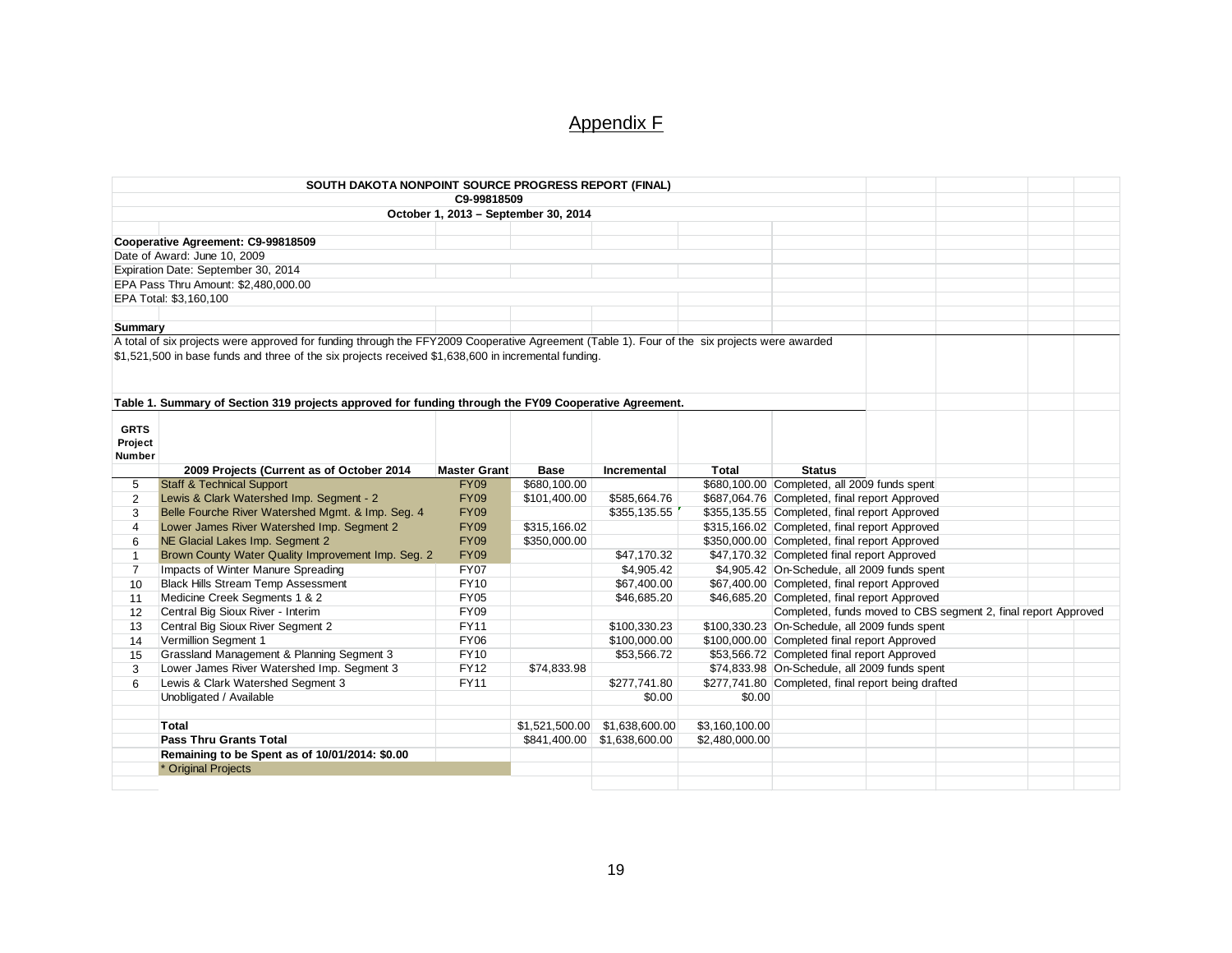#### Appendix G

## **Summary of Objectives and Tasks**

#### Objective 1:

Complete activities that lead to the development and approval of TMDLs for listed waterbodies in South Dakota impaired by pollutants originating from nonpoint sources within 13 years of listing.

Task 1: Develop and complete water quality assessments for 303(d) waterbodies listed as impaired by pollutants originating from nonpoint sources

Milestones: Average 11 TMDLs and develop 5 TMDL implementation support project annually.

EPA Region 8 currently has 10 TMDLS completed in FFY 2013 that have not yet been reviewed. Due to this situation we have not submitted any additional TMDLs in FFY 2014. Four TMDL implementation projects or implementation support projects started in FFY 2014.

Task 2: Continue the South Dakota Lakes Ambient Monitoring Program.

Milestone: Average 33 lakes sampled per year.

Twenty five lakes were sampled in FFY 2014.

Task 3: Provide the public and resource management professionals with water quality information and the opportunity to participate in the TMDL approval process.

Milestones: Eleven TMDLs offered for public comment (see Tasks 1); Quarterly downloads to STORET/WQX (completed); TMDL information on DENR web is current (completed).

Objective 2: Develop and complete watershed projects that implement clusters of TMDLs at multiple waterbodies in 12 digit or larger HU watersheds.

Task 4: Develop and begin implementing project implementation plans (PIPs) for approved TMDLs.

Milestones: Five TMDL implementation project proposals developed and Project implementation plans approved (four completed). Sign contracts with local project sponsors (completed).

Task 5: Provide assistance and oversight to ensure the completion of watershed projects that attain TMDL implementation goals according to the milestones established during the project planning period.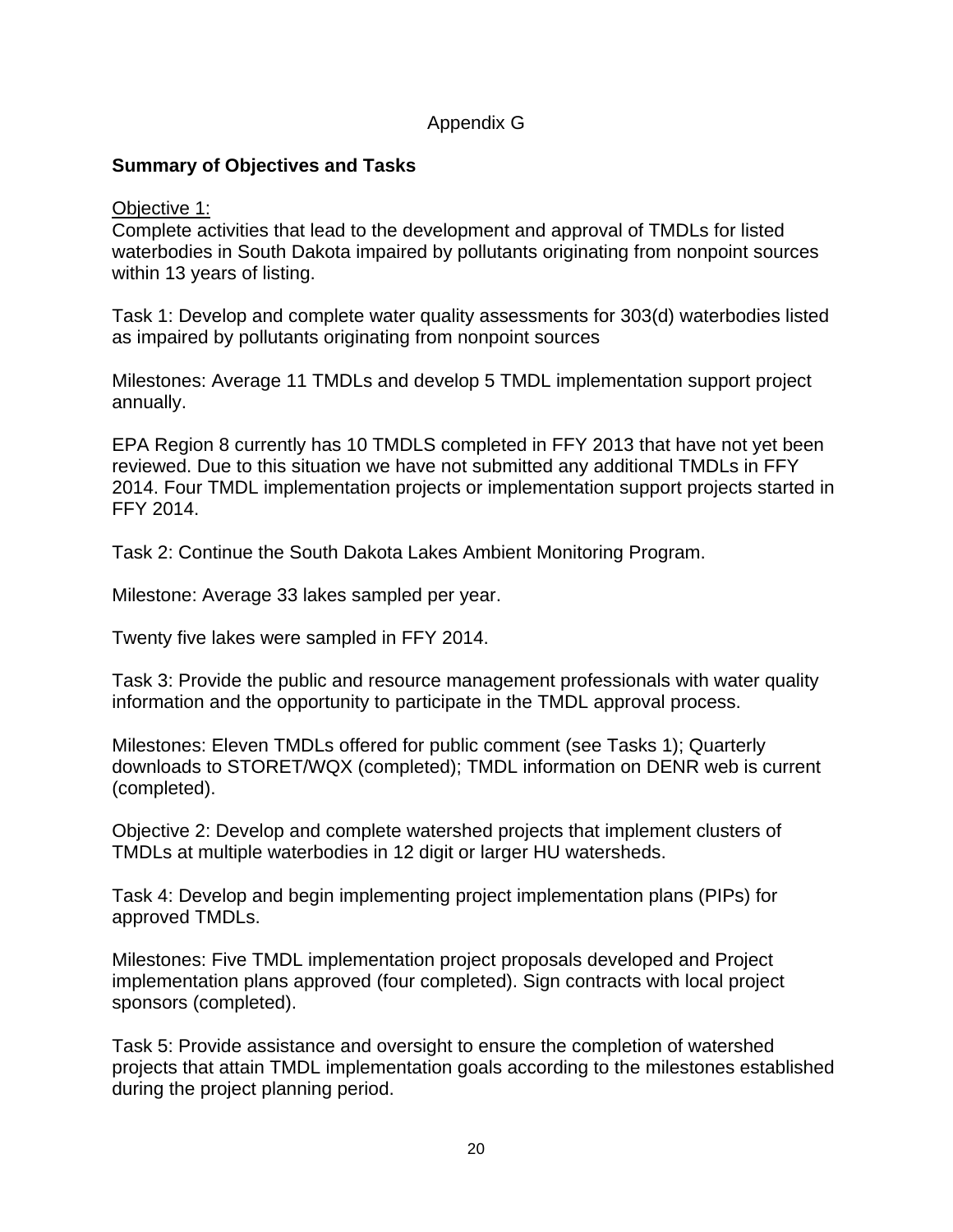Milestones: Active projects on schedule (yes all but two); reports on time, required format, and required information (yes); final reports submitted within 90 days after the project is complete (yes).

Objective 3: Provide for an outreach program that conveys information and participation opportunities to targeted segments of the state's urban and rural populations.

Task 6: Develop and implement an outreach program that provides information and participation opportunities to targeted segments of the state's population through partnerships and the department website.

Milestones: Ongoing partnership with the Discovery Center for I&E Program delivery (yes ongoing); One training opportunity through external partnership (National Rivers and Stream training for selected staff who trained the other scientists in the field); All watershed projects have an I&E component (yes); Coordinator training (this was not done in 2014).

Objective 4: Provide financial and technical assistance to identify water quality impairments originating from NPS pollution and develop and implement TMDLs to restore or maintain the beneficial uses of waterbodies impacted by NPS pollution.

Task 7: Maintain a working relationship with financial and technical assistance partners.

Milestones: Representation at: NRCS committee, subcommittee, and partner meetings (yes); presentations at two conferences sponsored by partners (SD Corn Growers Annual Meeting, and SD GIS Conference); presentations by project partners at NPS events (yes); cooperative extension involved in NPS (yes, Water Resources Institute, Eastern SD Water Conference).

Task 8: Provide financial and technical assistance to project partners for the development and adoption of tools needed to develop and complete TMDLs and implementation projects.

Milestones: Increased GIS, modeling and remote sensing capabilities and expanded electronic project management and tracking (Yes ongoing, hired a part time GIS/modeler); post project monitoring (yes, Skunk Creek Pilot Project).

Task 9: Provide financial and technical assistance for the development and completion of water quality assessment projects that lead to the development of a TMDL or clusters of TMDLs in 12 to 8 digit HUs.

Milestones: Eleven TMDLs per year (see explanation under Task 1)

Task 10: Provide financial and technical assistance to local sponsors for the development and completion of projects that implement TMDLs or clusters of TMDLs on a 12 to 8 digit HU basis.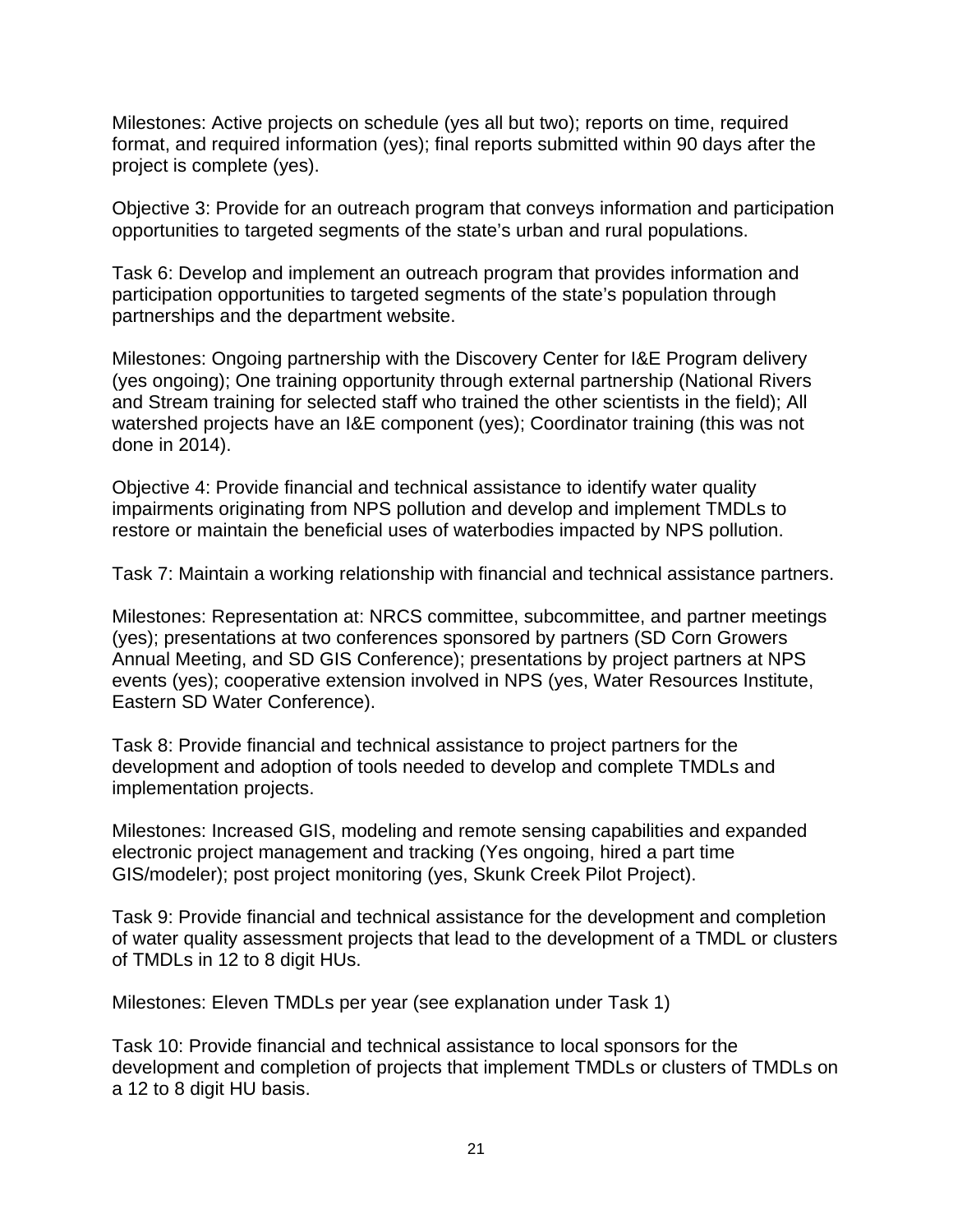Milestones: Five TMDL implementation projects, workplans, or amendments (four completed); projects on schedule (yes, all but two); training attended as scheduled (did not schedule a coordinators' meeting in 2014); two on-site project reviews (averaged one per project).

Task 11: Support post-project management efforts and document water quality improvements and maintenance

Milestones: Data collected and entered for use in preparing the Integrated Report (completed)

Objective 5: Coordinate project development and implementation efforts with local, state and federal agencies; tribes; and private organizations involved with natural resource management in South Dakota to sustain a NPS pollution program that supports attaining the state's NPS Program goal.

Task 12: Maintain a program structure and communications network that supports nonpoint source program involvement and coordination in South Dakota.

Milestones: Two NPS Task Force Meetings (completed one); four Conservation Commission meeting (completed two); three SDACD Board meetings and area meetings based on agenda (attended three board meetings and attended all seven area meetings); four state NRCS Technical Committee meetings (attended all four); four EQIP subcommittee meetings (attended depending on agenda); four conservation partner meetings (completed); one Board of Water and Natural Resources meeting (attended the January 2014 meeting); one training session or workshop (did not schedule in 2014); two project meetings (averaged one per active project)

Task 13: Provide leadership needed to coordinate and maximize support for and the use of financial and technical resources available to develop and implement NPS TMDLs on a watershed basis.

Milestones: Project advisory/steering committees established and functioning for each watershed project (all have been established and all are active except one); two onsite project visits (averaged one per active project); one training session or workshop/year (did not schedule in 2014); projects on schedule (yes, all but two).

Objective 6: Evaluate South Dakota NPS Management Program progress and success relative to TMDL development and implementation, load reductions, and water quality improvements realized from TMDL activities and implementation of the management plan.

Task 14: Evaluate watershed project progress toward TMDL development and implementation and project goals.